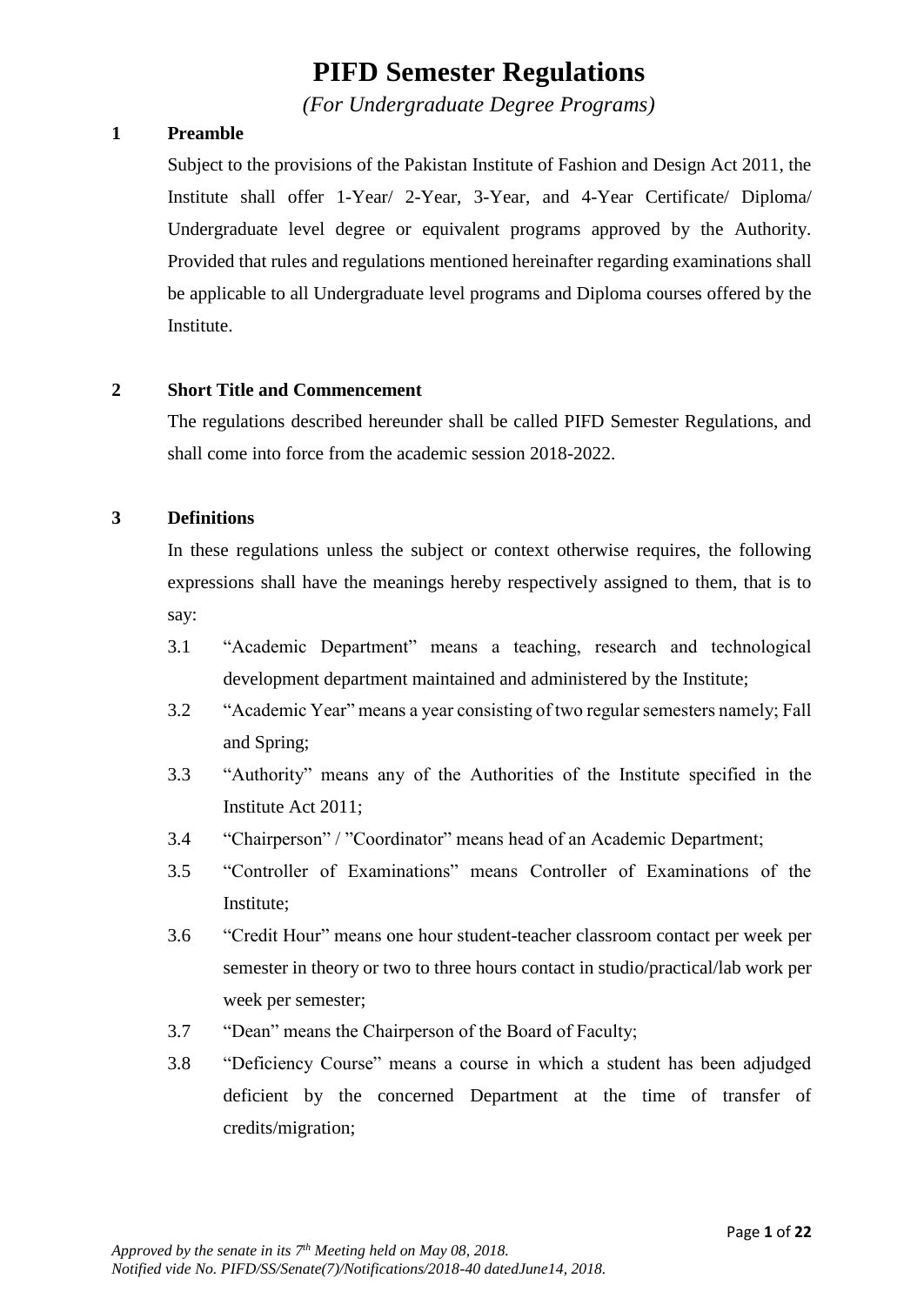- 3.9 "Non-credit Course" means a course that shall be mandatory to pass but shall not be counted in calculating GPA/CGPA and shall not have any effect on the academic position of a student;
- 3.10 "Pre-requisite" means a course required to provide basic knowledge of the follow up course;
- 3.11 "Semester" means duration of eighteen weeks inclusive of examinations i.e., sixteen weeks for teaching (including Midterm Exam, if applicable), one week for conduct of Final Term Examination and display of projects for assessment and one week for preparation and submission of results;
- 3.12 "Student" means a bonafide male or female student admitted / registered in a particular course/academic program.
- 3.13 "Teacher" means a person who may be declared to be teacher by regulations.
- 3.14 "Vice-Chancellor" means the Vice-Chancellor of the Institute.

## **4 Introduction**

Following are the guidelines, procedures, rules and regulations to be administered by all the departments running Semester System.

- 4.1 In the beginning of each academic session an "Orientation Day" shall be arranged to familiarize the admitted students with semester system and their degree requirements.
- 4.2 A copy of printed Semester Regulations and a Student Handbook shall be made available in all the departments as well as the Library for guidance.
- 4.3 The regulations inscribed here are subject to amendment/change and repletion by the Competent Authority.
- 4.4
- (i) Students/employees of PIFD are not allowed to ridicule the Institution, Faculty, Staff and Enrolled Students on Social, Print and Electronic Media. Also, the PIFD Employees are not allowed to share their Personal Social Media Accounts (Facebook, Twitter, etc.) with Enrolled students.
- (ii) PIFD full time Enrolled Students are not allowed to enroll in any other study program (morning or evening) of other universities / institutions, simultaneously.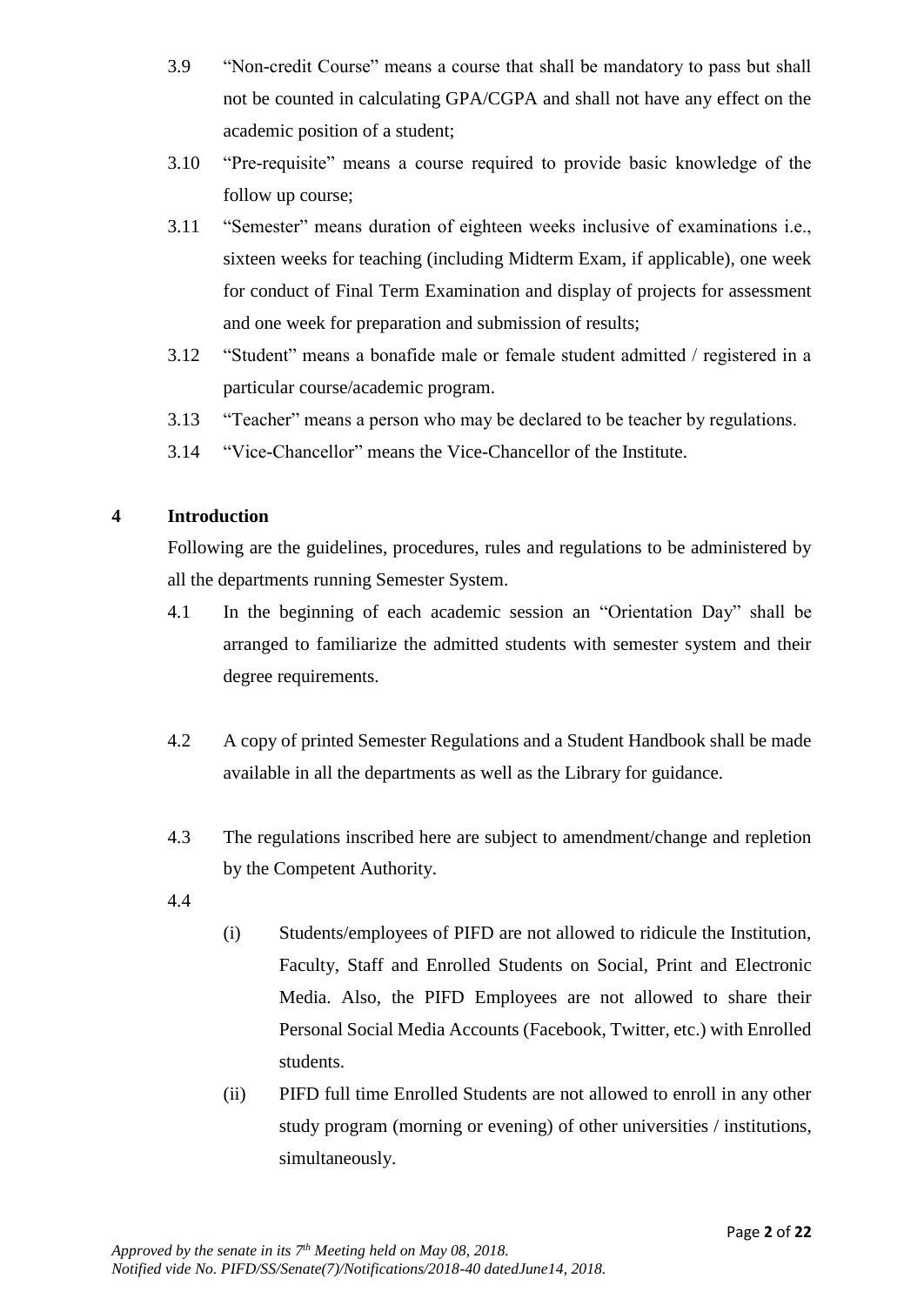#### **5 Uniform Academic Calendar**

5.1 There will be two semesters in an academic year; Fall and Spring. Fall Semester will normally start in September / October and; Spring Semester will normally start in February / March.

## 5.2 **Summer Semester**

- a. Summer Semester will be offered as an optional semester of 08-12 weeks duration. Students will be offered courses to remove deficiencies and can enroll in up to a maximum of 09 credit hours during summer.
- b. Moreover, a student who has either failed or has been stopped to take the examination due to shortage of class attendance or wishes to improve his / her grade is allowed to register in summer.
- c. A student will only be allowed to register courses up to 09 credit hours for remedial work on the recommendation of Course Coordinator.
- d. The contact hours per week during the summer semester will be doubled to ensure that the course is completely taught in summer semester with half of the duration as compared to a regular (Fall / Spring) semester.

## **6 Admissions**

Admissions to various degree programs, under semester system, shall be governed by the Admission Policy laid down by the Institute.

## **7 Organization of Teaching**

- 7.1 Teaching in each department shall be organized through courses specified by lectures, tutorials, discussions, seminars, demonstrations, practical work in laboratories, field work, project, internship, or any other method of instruction approved by the Institute.
- 7.2 Teaching in each department shall be conducted by the teachers or such other persons as may be declared to be teacher by the Institute.
- 7.3 The teacher shall deliver course outlines to the students at the beginning of the semester and shall share a copy of the detail of course outlines and work plan to the Chairperson / Coordinator of the Department.
- 7.4 Each teacher shall maintain his/her Course File comprising of the following:
	- (a) Course contents to be taught during the semester;
	- (b) Mid Term and Final Term Examinations schedule;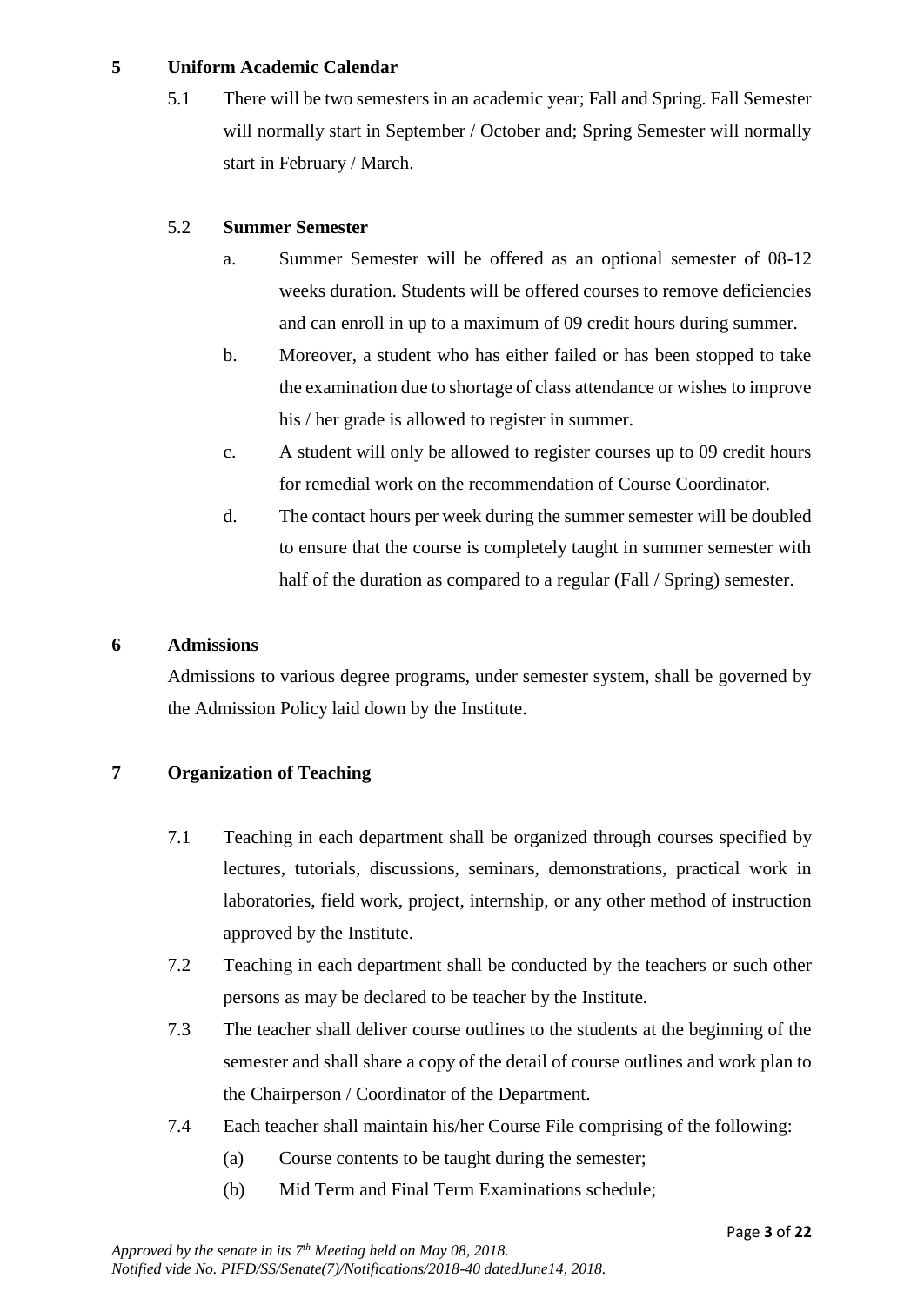- (c) Grading policy;
- (d) Record of Sessional, Mid Term and Final Term Examinations;
- (e) Weekly teaching schedule;
- (f) Students' attendance record;
- 7.5 English shall be the medium of instruction and examination in each discipline except otherwise specified.

#### **8 Courses and Scheme of Studies**

- 8.1 The curricula and schemes of studies of various degree programs shall be developed and recommended by the respective Boards of Studies for approval of the Competent Authority. Such curricula and schemes of studies shall become effective from the date of approval by the Academic Council on the recommendations of the Board of Studies or any other date as determined by the Competent Authority.
- 8.2 A student shall normally be required to take the prescribed courses of 12-18 credit hours work load offered by the Department in each semester. However, in special circumstances, he/she can add/ withdraw a course(s) with prior approval of the Chairperson/Coordinator. The permission must be obtained at least fifteen days from the commencement of the semester.
- 8.3 The students shall pursue the notified scheme of studies to be approved by the Competent Authority from time to time.
- 8.4 No student shall take any course unless he/she has qualified the pre-requisites for it as determined in the curriculum.
- 8.5 Re-organization of courses according to the requirements or availability of teaching faculty in the Department shall be permissible during the session provided that students shall be informed well before the commencement of the semester concerned.

## **9 Course Code and Credits**

9.1 Each course shall be assigned credit hours. The credit hours are denoted by two digits within brackets with a hyphen in between. The first digit represents the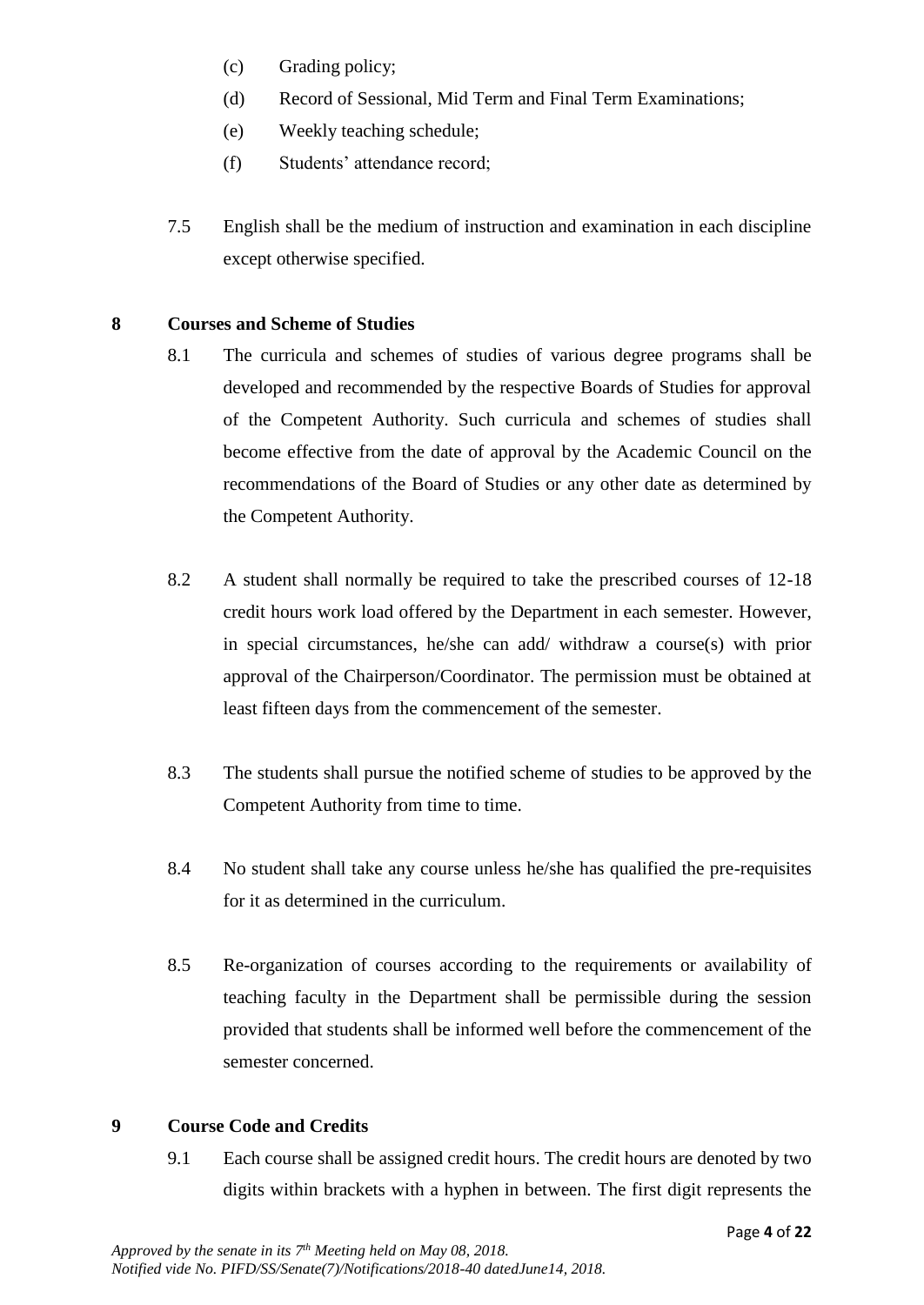theory part while the second (right side) digit represents the studio/practical. Thus 3(3–0) means three credit hours of theory only, while 4(3–1) means a total of four credit hours, of which three are reserved for theory and one credit hour is for studio/practical work.

9.2 For undergraduate degree program involving practical / studio / field work, there will be a minimum of 15-18 credit hours for practical / field work. In all other cases, a minimum of six credit hours research project will be offered in last two semesters of the program. Internship of at least One Credit Hours will be mandatory which will be offered in Summer Semester after sixth Semester. This will be declared as s Compulsory

Summer Semester. Every student must Pass the Internship and if he / she fails, he / she will be allowed to enroll for Internship in subsequent summer semester within residential requirement.

- 9.3 Each Board of Studies shall assign and prescribe the course codes, credit hours and work load up to a maximum of eighteen credit hours for each semester for a given scheme of studies.
- 9.4 Course codes shall be divided into two parts i.e., letters and digits

## **Letters:**

Two to four characters representing the course of the subject concerned, for example:

| Pattern                    | <b>PAT</b>  |
|----------------------------|-------------|
| Draping                    | <b>DRP</b>  |
| Pakistan Studies           | <b>PKST</b> |
| Islamiat / Islamic Studies | ISL         |
| Drawing                    | <b>DRW</b>  |
| English                    | <b>ENG</b>  |

## **Digits:**

There shall be three digits, among which the 1st shall represent the relevant year, whereas 2nd and 3rd shall represent the sequence of courses. Provided that pre-requisite course may be assigned zero and introductory course one and so on.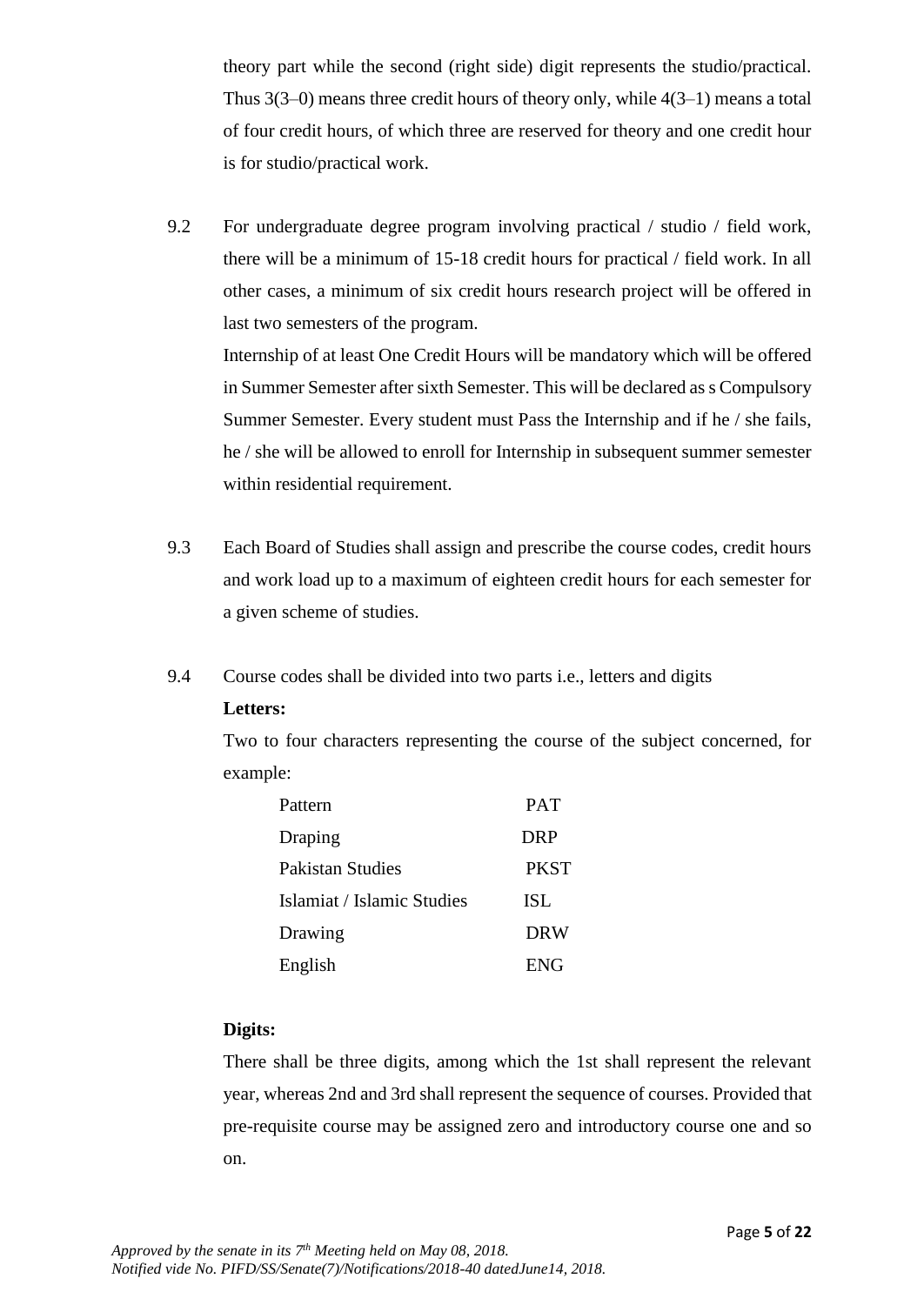|               | <b>Example:</b> |                 |              |                    |                     |
|---------------|-----------------|-----------------|--------------|--------------------|---------------------|
| <b>Course</b> | Year            | <b>Semester</b> | <b>Digit</b> | <b>Course Code</b> | <b>Credit Hours</b> |
| <b>ENG</b>    | 1 <sup>st</sup> |                 | 100          | <b>ENG-101</b>     | $3(3-0)$            |
| <b>DRP</b>    |                 | П               | 100          | <b>DRP-113</b>     | $4(3-1)$            |
| <b>ENG</b>    | 2 <sub>nd</sub> | Ш               | 200          | <b>ENG-201</b>     | $3(3-0)$            |
| <b>TXT</b>    |                 | IV              | 200          | <b>TXT-212</b>     | $2(2-0)$            |
| <b>PAT</b>    | 3 <sup>rd</sup> |                 | 300          | <b>PAT-305</b>     | $3(1-2)$            |
| <b>DRW</b>    |                 | VI              | 300          | DRW-316            | $3(3-0)$            |
| <b>MCD</b>    | 4 <sup>th</sup> | VII             | 400          | <b>MCD-412</b>     | $3(3-0)$            |
| <b>CSC</b>    |                 | VIII            | 400          | <b>CSC-422</b>     |                     |

#### **10 Attendance**

10.1 A student having less than 75% attendance in lectures and practical/ studio (if applicable) separately shall not be allowed to take the Final Term Examination of the course. The Department shall notify the list of such students at least one week before the commencement of Final Term Examination.

In case the Courses are interlinked for the exam, the students will be allowed to appear in the exam in which his / her attendance is less than 75%, but the exam of that particular Course will be marked zero.

- 10.2 The Instructor / Class Teacher may report a student's absence in writing to the concerned Dean / Head of Department and student will be placed on attendance probation which will be notified by the Department.
- 10.3 If a student who has missed three consecutive lectures without any reason in a course, a verbal/written warning from the course teacher may be given to the student.
- 10.4 If a student who is found habitual of missing lectures in a course, he/she shall not be allowed to sit in the class without the approval of the Chairperson/ Coordinator.
- 10.5 If a student makes him/herself absent from the Department for ten consecutive working days, his/her name shall be struck off from the rolls of the Department. Such student shall not be re-admitted without the approval of the Dean concerned. The student shall have to pay the prescribed re-admission fee/dues under intimation to the Treasurer.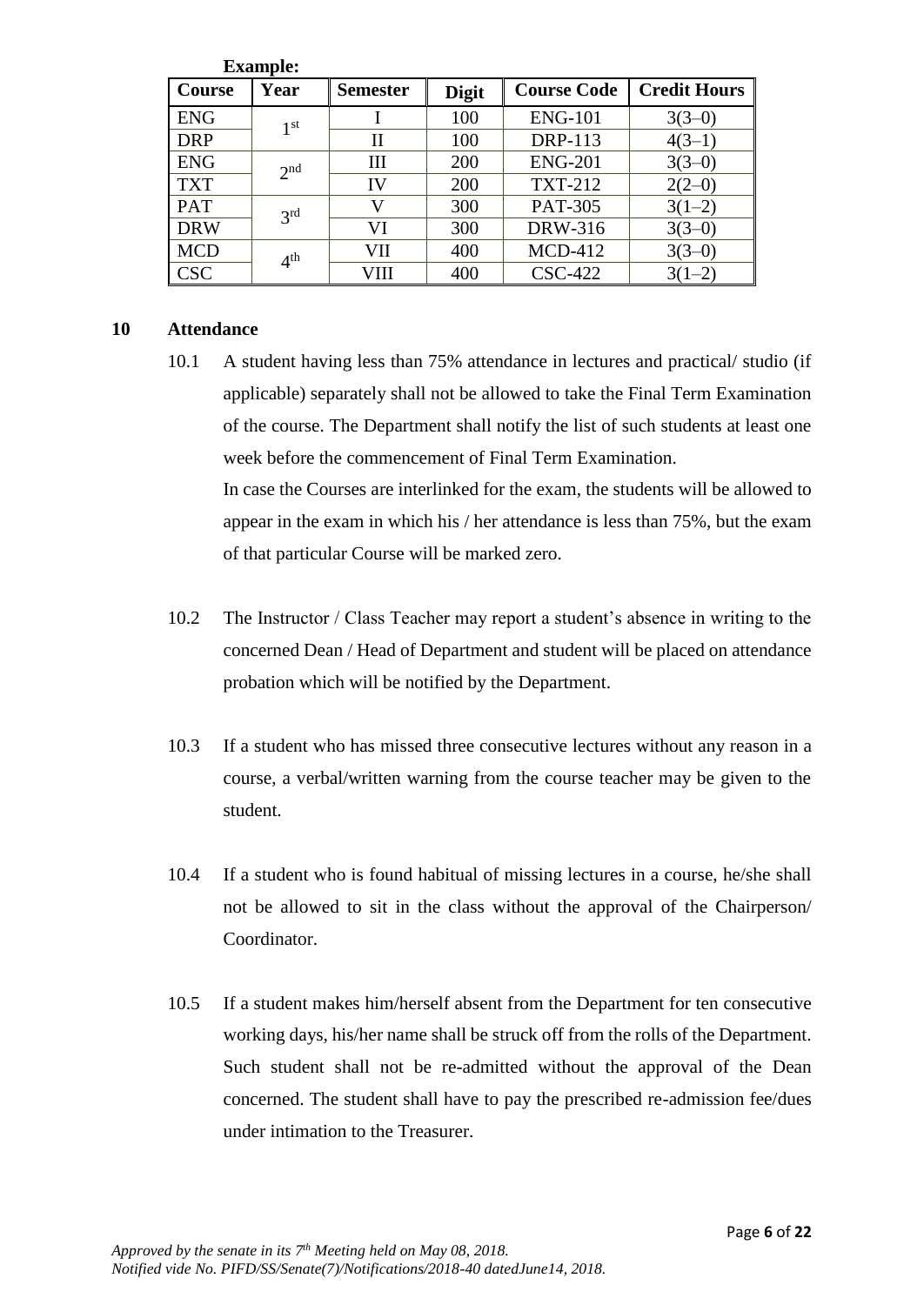- 10.6 At the end of each semester, the teacher concerned shall submit the statement showing the total number of lectures delivered and practical (if applicable) conducted by him/her, together to the Chairperson/ Coordinator of the Department with the total number of lectures and practical (if applicable) attended by each student.
- 10.7 For a student participating and representing the Institute in sports/co-curricular activities/exhibitions of national or international level events, as verified by the Director of sports/co-curricular/in-charge, the days actually spent by the student in such events shall be counted as present towards the attendance requirement.
- 10.8 If a student is required to participate in sports/co-curricular activities/ exhibitions representing the Institute, on the date/dates of examination, arrangement will be made by the Department for holding Special Examination for him/her as soon as his/her sports/co-curricular activities/ exhibitions are ended.
- 10.9 Deleted

## **11 Withdrawal of Course(s)**

- 11.1 A student may withdraw a maximum of two of the courses offered with the permission of the Department. Whereas it does not apply to first and second semesters.
- 11.2 A student may request for withdrawal of a course(s) before the start of a semester or during the semester at least 15 days after the commencement of the semester. The withdrawal of the course shall be approved by the Chairperson/Coordinator of the Department provided that a student who has taken the Final Term Examination of a course shall not be permitted to withdraw that course.
- 11.3 Grade 'W' in the withdrawal course shall be awarded and reflected on the Semester Transcript subject to the condition that the course must be enrolled by paying prescribed fee in the following semester in which withdrawn course is offered.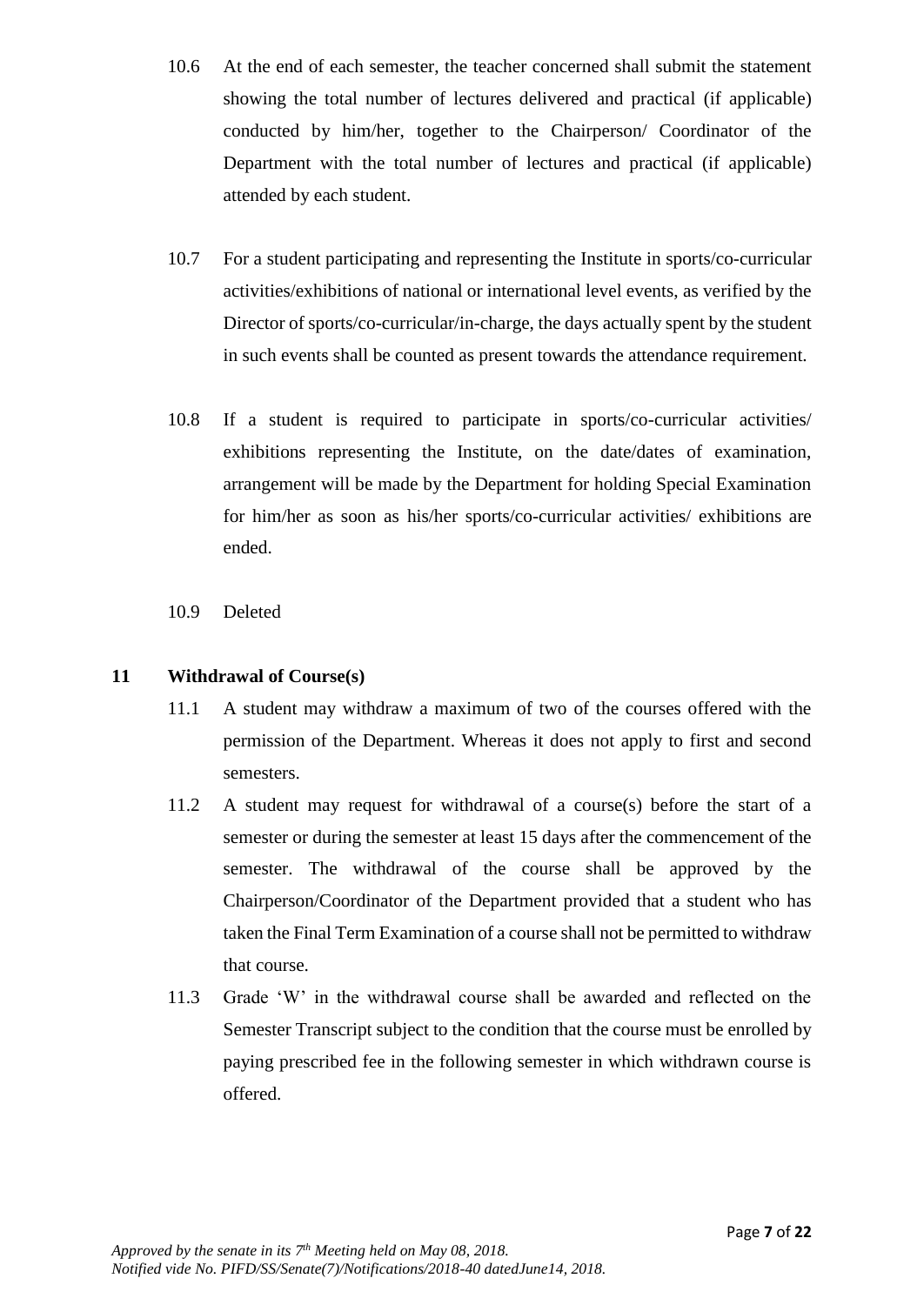### **12 Semester Freeze**

- 12.1 A student may discontinue his/her studies by seeking semester freeze during the semester before the Final Term Examination on medical grounds or circumstances beyond his/her control with written permission of Chairperson/Coordinator of the Department concerned subject to the condition that semester fee shall not be transferred/refunded.
- 12.2 A student may discontinue his/her studies by seeking semester freeze prior to enrollment in the second/subsequent semester on medical grounds or circumstances beyond his/her control with written permission of Chairperson/Coordinator of the Department concerned subject to fulfillment of condition that the student has passed the final examination of the previous semester with minimum prescribed CGPA required for academic standard of the Institute to remain on roll. The student shall not have to pay the semester fee; if deposited, the fee will be transferred to the next semester.
- 12.3
- a. A student who sought discontinuation of a semester shall have to get approval from the Chairperson/Coordinator to rejoin the program before the commencement of the semester to be re-joined. If a student discontinues / freezes in an odd semester, he / she can rejoin only in odd semester. Similarly, if he / she discontinues / freezes in even semester, he /she can rejoin only in even semester.

## **b. Permission to repeat 8th Semester in Fall Semester**

The students who have failed course(s) in 8th Semester or thesis work is not up to the mark, they shall be allowed to continue their studies / collection of work as a special case in the Subsequent Fall Semester after the payment of Registration Fee.

*(Approved by the Senate in its meeting held on 10th Jan., 2017 vide Notification No. PIFD/SS/Notification(Vol-I)/2017-17, dated 10th March, 2017 by the Registrar, PIFD)*

c. Courses / Collection work for Thesis shall not be allowed to enroll in Summer Semester except for students who have completed their residential requirement and have no semester other than their last semester i.e. Summer semester after their 12th semester for Undergraduate (04 Year) Degree program with residential requirement of 12 semesters (06 Years).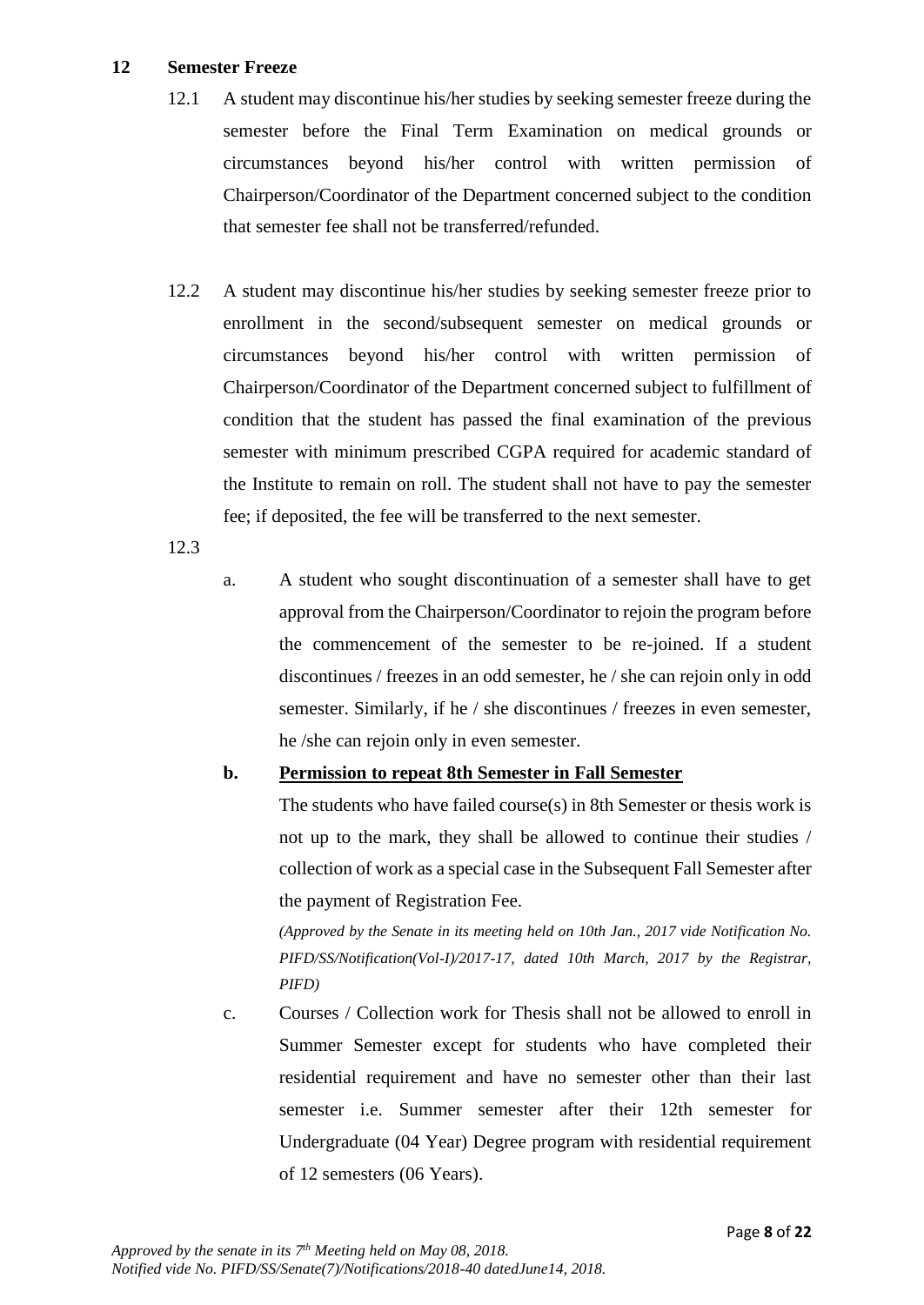#### **d. Retention of Examination Material**

The Institute reserves the right to retain the Thesis work of final year students for one year after Final Jury. In case of any disciplinary issue against a student, the Institute reserves the right to retain the examination material (theory and practical). During this period, students are not allowed to take collection material out of institute without prior permission of concerned faculty and Course Coordinator.

*(Approved by the Senate in its meeting held on 10th Jan., 2017 vide Notification No. PIFD/SS/Notification(Vol-I)/2017-17, dated 10th March, 2017 by the Registrar, PIFD)*

- 12.4 The Chairperson / Coordinator of the Department concerned will notify in both the cases; the semester freeze and rejoining the program under intimation to the Treasurer and the Director Academics.
- 12.5 During the semester freeze, bonafide status of the student shall remain suspended provided that discontinuation shall not be allowed for more than two years in any case.

## **13 Evaluation**

13.1 In each semester, students may be required to appear in quizzes, tests, midterms, final examinations, presentations (individual / group), group discussion, and submit projects / assignments / lab reports etc.

These assessment marks (to be determined by the teacher concerned) will have different weightage contributing towards the overall assessment in percent marks. This weightage may be determined on the basis of following guidelines:

| (a) | Sessional  | 50% |
|-----|------------|-----|
| (b) | Mid Term   | 20% |
| (c) | Final Term | 30% |

13.2 Courses involving project / studio / practical / field-work will conform to the above given marks distribution to accommodate the marks of the project / studio / practical / field-work.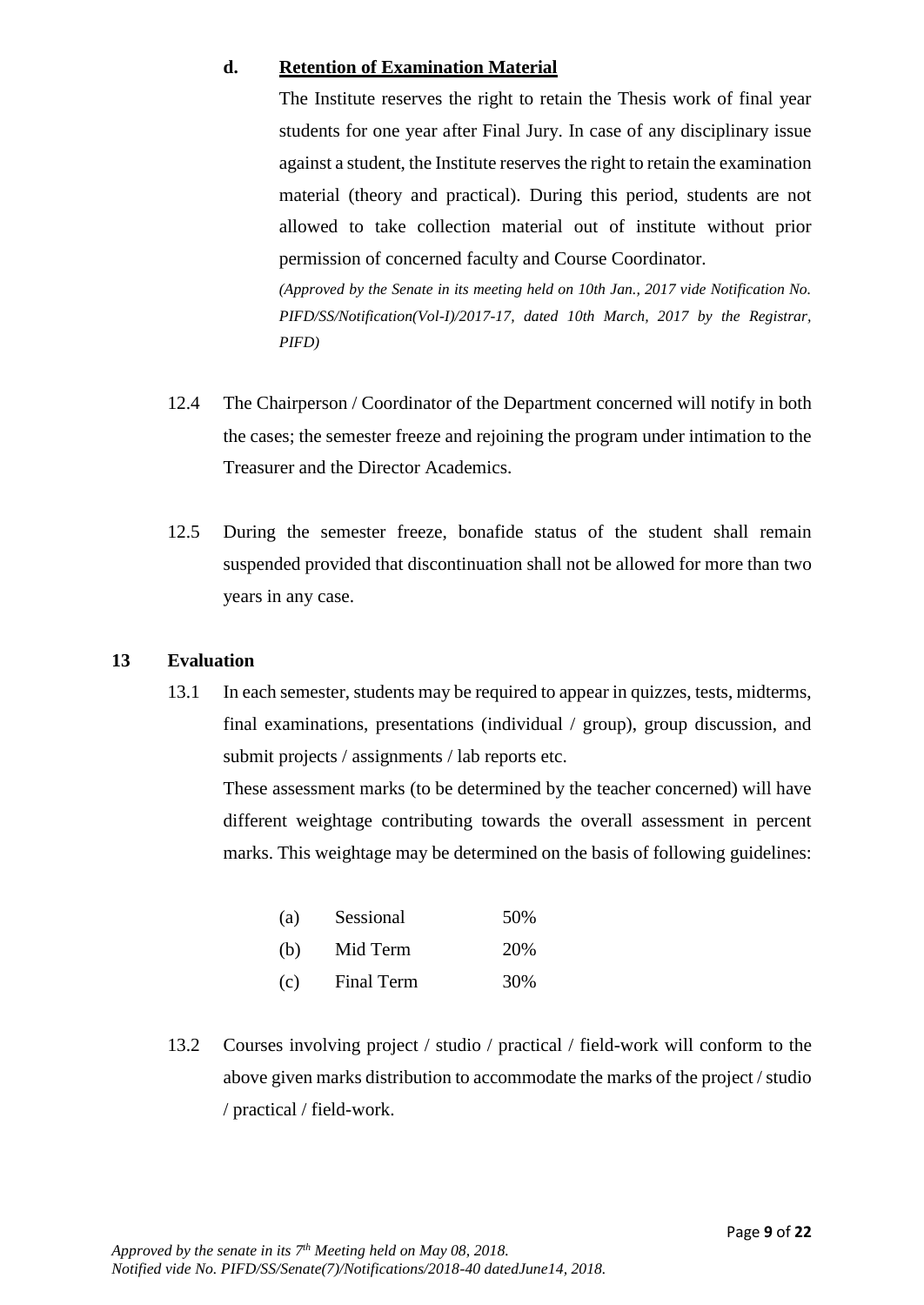- 13.3 Sessional: Test(s) / quiz(s) / assignment(s) / presentation(s) / seminar(s) / class participation/ term paper. The course teacher will decide the marks distribution according to the nature of the course within Rule 13.1.
- 13.4 Mid Term Examination from the syllabus prescribed for the Mid Term will normally be conducted after first eight weeks of teaching during a semester. The Teacher will submit the awards as per schedule announced.
- 13.5 Final Term Examination covering the full syllabus, with at least 25% of the course of Mid Term as well (if applicable), shall be held at the end of each semester.
- 13.6 The schedule of each examination shall be notified / displayed on the Notice Board well in time.
- 13.7 The duration of examinations shall be as under:

| a. | <b>Mid Term Examination:</b>   |                          |  |  |  |
|----|--------------------------------|--------------------------|--|--|--|
|    | Theory:                        | One to Two Hours         |  |  |  |
|    | Two to Seven Hours             |                          |  |  |  |
| b. | <b>Final Term Examination:</b> |                          |  |  |  |
|    | Theory:                        | One to Three Hours       |  |  |  |
|    | Practical:                     | Two to Fourteen Hours    |  |  |  |
|    |                                | (Max. Seven Hours a day) |  |  |  |

- 13.8 13.8 Examination shall be held on consecutive days excluding holidays which means that no gap shall be allowed in the papers.
- 13.9 Question paper for Mid Term and Final Term Examinations shall be set by the respective teacher. However, Chairperson / Coordinator shall ensure the quality and standard of the question paper set by the teacher.
- 13.10 The pass marks in each course shall be 50%. A student who fails to pass a course shall be awarded grade 'F'.
- 13.11 The script of each Examination shall be shown to the students by the concerned teacher, taken back and then forwarded to the Controller of Examinations, who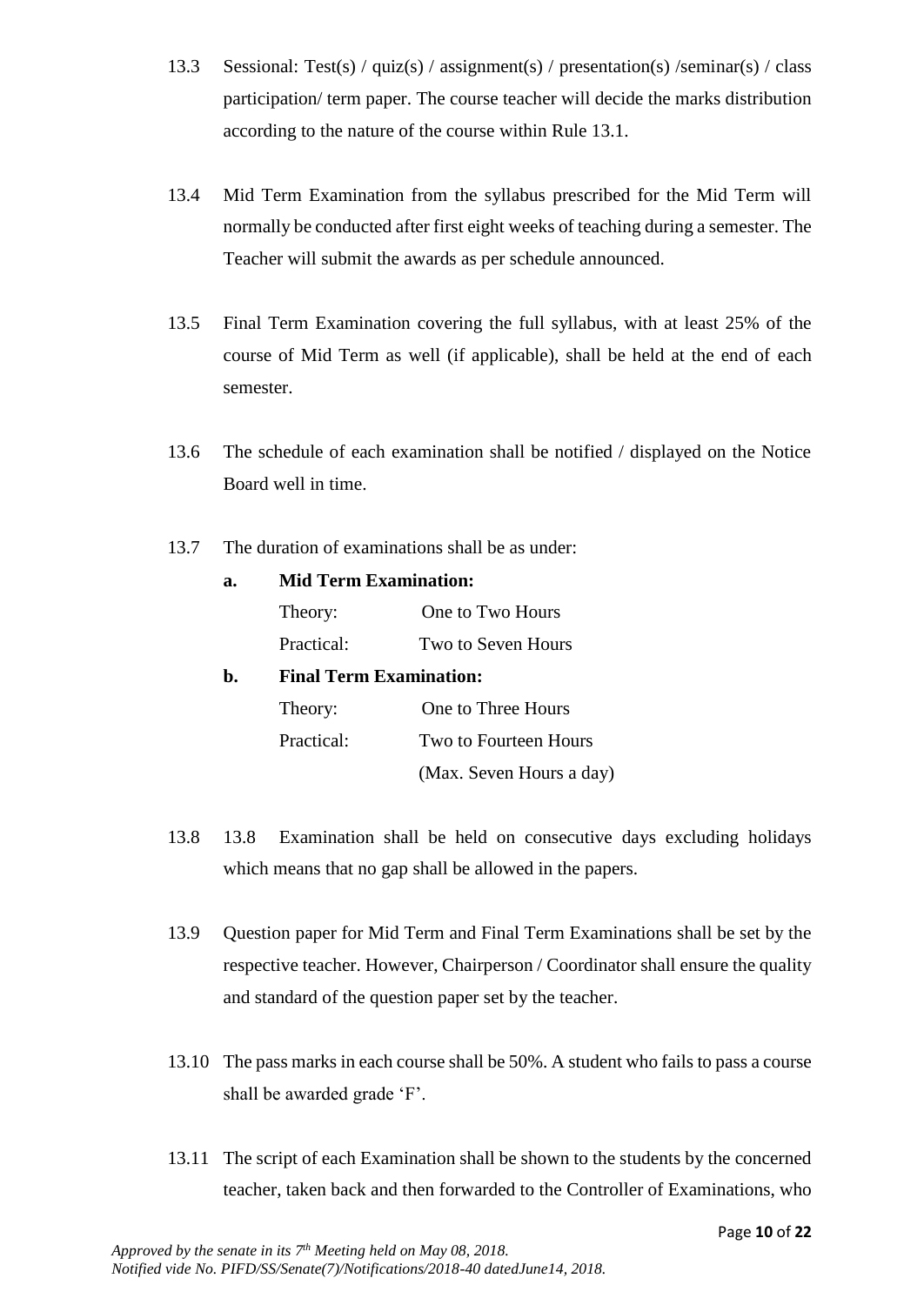shall preserve the scripts for a year. If a mistake or a discrepancy in the marking of the scripts of a serious nature comes to the notice of the Controller of Examinations, he shall take action to get it rectified in a suitable manner after obtaining proper orders from the Vice Chancellor.

- 13.12 Marks awarded by the Teacher after each examination shall be displayed / shown to the students.
- 13.13 In case a student is not satisfied with his/her award even after checking his / her answer-book, or clarification from the teacher, he / she may submit a written application to the Chairperson / Coordinator of the Department for decision by the Departmental Examination Committee.
- 13.14 After holding the semester examination or otherwise provided, each teacher shall prepare the results of the Sessional, Mid Term and Final Term Examinations on the prescribed award list.
- 13.15 Teacher shall submit a copy of the award list, along with the scripts, within five days of the respective examination, to the In-charge Examinations of the Department concerned.
- 13.16 The In-charge Examinations shall present the result before the Departmental Examination Committee for consideration and approval. After deciding the appeals / written complaints / incomplete results, if any, the Departmental Examination Committee shall approve the result for notification by the Office of the Controller of Examinations within Five days of termination of Final Term Examination. The result should show student's ID, name, marks obtained and course code, and course title. A copy of result notification shall be forwarded to all the concerned offices by the Controller of Examinations.
- 13.17 All Transcripts shall be issued by the Controller of Examinations. Each transcript shall bear the signatures of Assistant Controller Examination, Deputy Controller Examination and Controller of Examinations. The Transcript will show all information of student's academic achievement i.e. Total Marks in a course, Marks obtained in each course, Quality Points of marks obtained in each course, Formula of GPA / CGPA etc. Status of Deficiency Course (if any) shall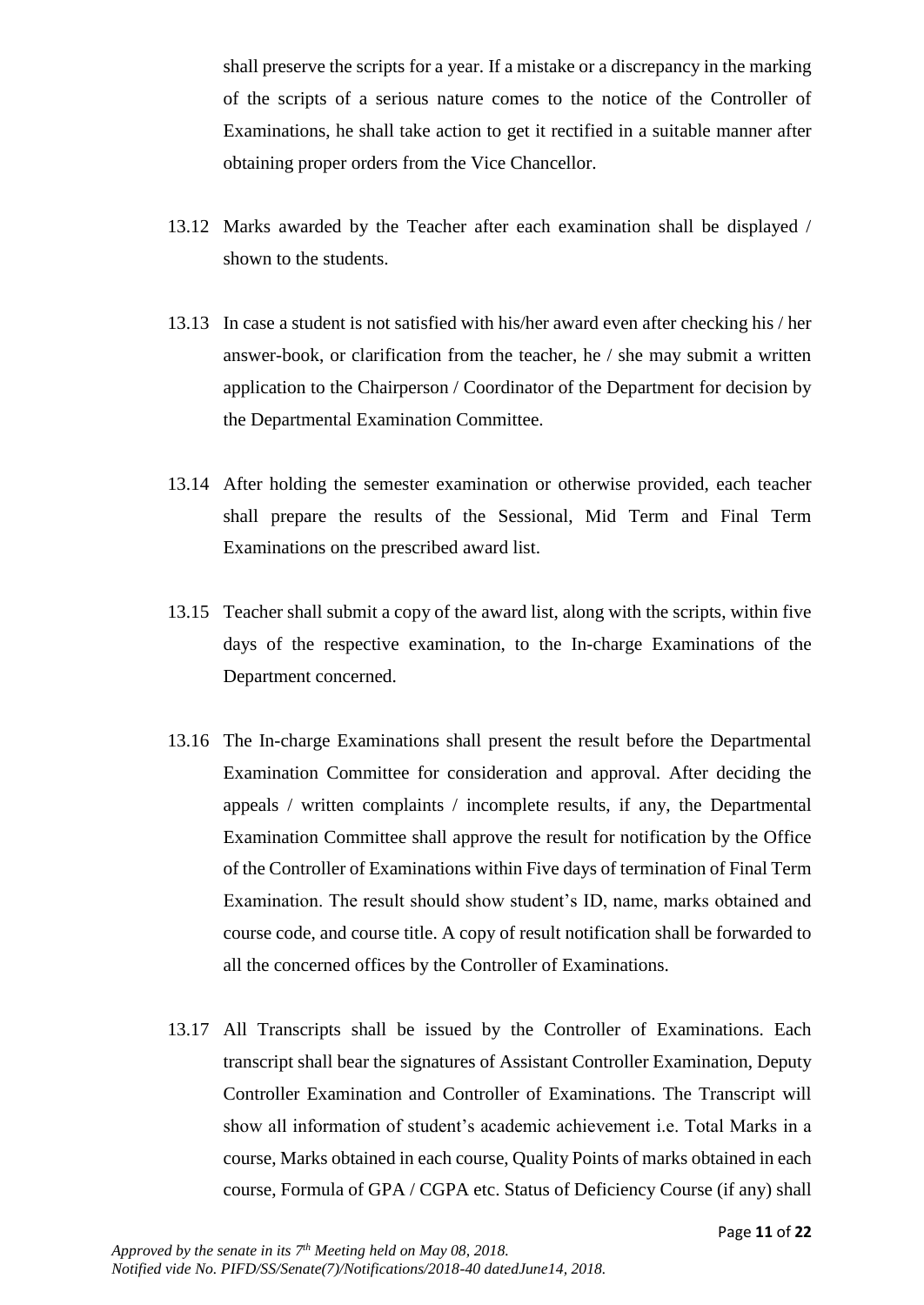be displayed on the Transcript. However, the marks / result of the Deficiency Course shall not be part of GPA / CGPA.

- 13.18 Each Department / Course Coordinator / Teacher shall forward the final results of the students on completion of each semester's examination on prescribed Award List (after transforming into PFD File) to the Controller of Examinations through his / her official email for tabulation / result calculation. The blank prescribed Performa (soft copy) for posting of marks will be sent by the Controller of Examinations to all Departments / Course Coordinator / Teacher / University website.
- 13.19 For the degree programs where research is optional, the students are required to submit the Thesis / Project Report within two months from the end of final examination of the last semester. However, this time duration may be extended with the permission of the Chairperson / Coordinator of the Department. The evaluation of the Thesis / Project shall be made by the Jury of Examiners. Constitution of jury shall be notified with the approval of the Vice-Chancellor, before the start of the Examination.
- 13.20 Unfair Means Case (UMC) of any examination shall be dealt as per Regulations relating to Unfair Means Case in the Institute.
- 13.21 The disciplinary action shall be taken against the student involved in Unfair Means according to Regulations relating to Unfair Means Case in the Institute.

#### **14 Promotion, Dropout and Re-admission**

- 14.1 Promotion from First Semester to Second Semester:
	- (a) A student with Grade Point Average (GPA) of 2.00 and above in the first semester shall be promoted to the second semester.
	- (b) A student with  $\geq 1.50$  GPA < 2.00 in the first semester may be promoted to the second semester on "Probation".
	- (c) A student with  $\geq 1.50$  GPA < 2.00, not interested in probation status may be allowed to repeat the semester or opting one or two course/s with lowest grade to obtain required GPA by paying the prescribed fee per course.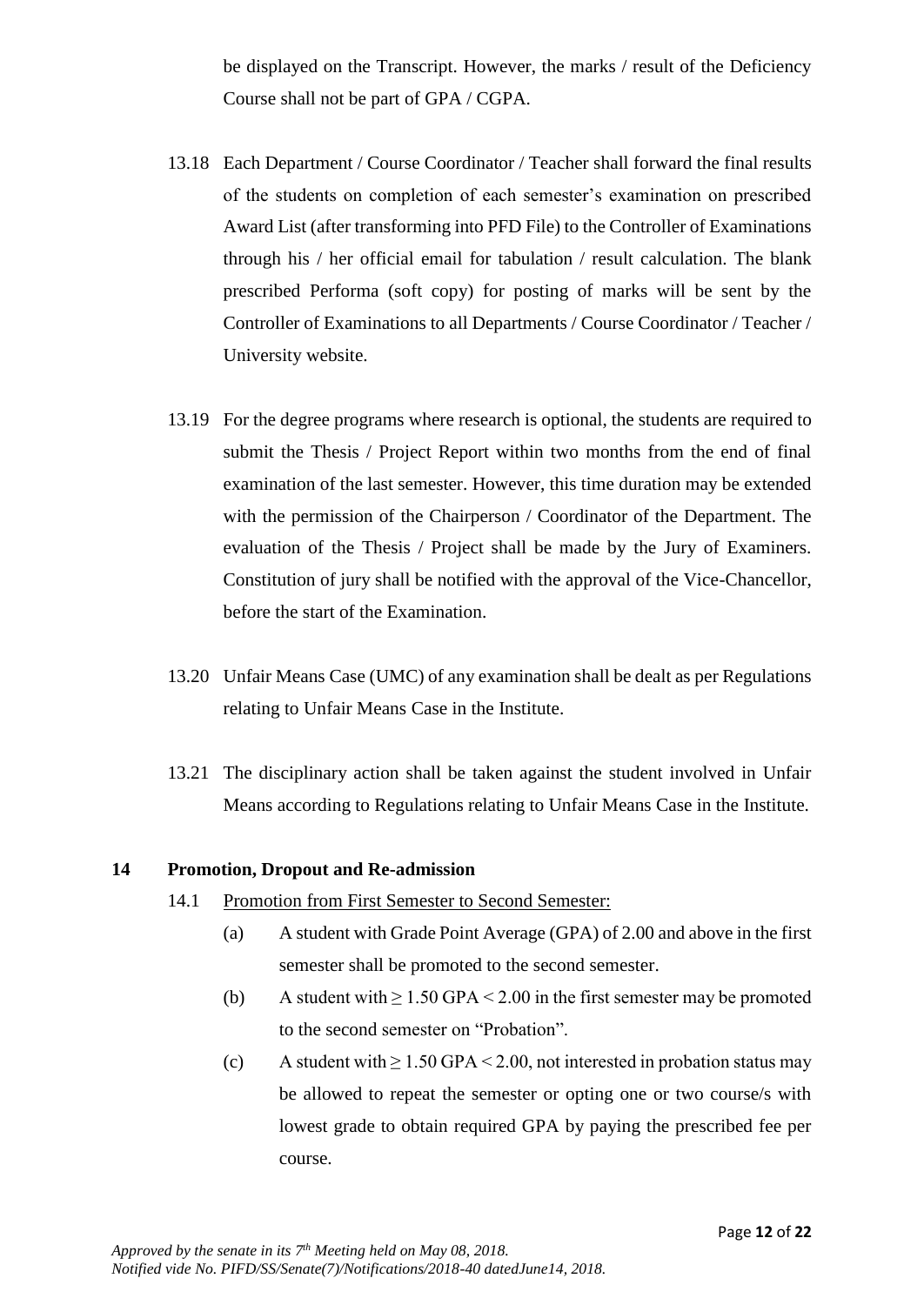- (d) A student with GPA less than 1.50 in the first semester shall be dropped from the first semester.
- 14.2 Promotion from the Second and subsequent Semesters:
	- (a) A student with Cumulative Grade Point Average (CGPA) of 2.00 and above shall be promoted to the next semester.
	- (b) A student with CGPA 1.70 or more but less than 2.00 may be promoted to the next semester on "Probation".
	- (c) A student with CGPA 1.70 or more but less than 2.00 not interested to be awarded probation status may be allowed to repeat the semester or opting one or two course/s with lowest grade to obtain required CGPA by paying the prescribed fee per course.
	- (d) A student with CGPA less than 1.70 shall be dropped from the semester.
	- (e) A student, to be enrolled in the seventh semester, must have cleared all the courses of all previous semesters with minimum passing criteria.
- 14.3 Probation Status shall not be allowed in more than two (02) semesters for undergraduate programs.
- 14.4 A student who has availed two probations status, and still unable to maintain 2.00 CGPA shall be dropped from the program as well as from the Department rolls.
- 14.5 A student who fails to pass any course in three attempts shall be dropped from the program as well as from the Department rolls.
- 14.6 In case a student did not appear in the Mid and Final Term Examinations due to discontinuation of the semester, his / her GPA / CGPA should not be calculated.
- 14.7 At the end of the last semester, a student who has not been required to repeat any course(s), obtains CGPA of less than 2.00 but not less than 1.90 may be allowed to repeat one or two course/s in which he/she has obtained the lowest grades, in order to improve the CGPA so as to obtain the minimum of 2.00, failing which he/she shall be dropped from the program as well as from the Department rolls.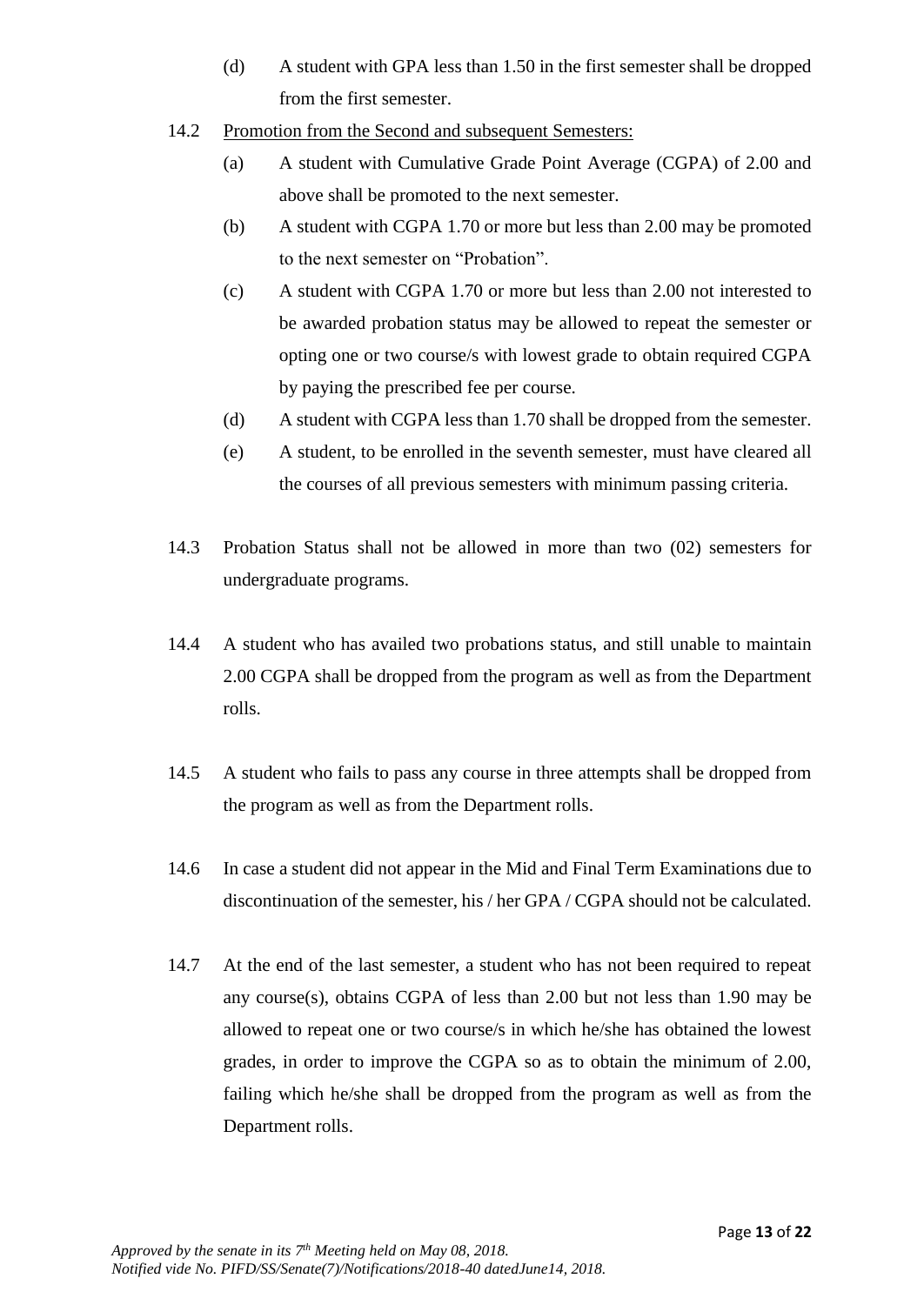- 14.8 A student who has been declared to be dropped in 1st, 2nd or subsequent semester due to GPA/CGPA less than 1.50 or 1.70 (as the case may be) may be re-admitted to the first or relevant semester with the following conditions:
	- (a) The student has to pay prescribed re-admission fee in addition to regular semester fee under intimation to the Treasurer.
	- (b) Permission to re-admission shall be obtained from the Chairperson/ Coordinator.

#### **15 Award of Degree**

- 15.1 124 to 144 credit hours are required for undergraduate 4-Year Bachelor or equivalent Degree Program.
- 15.2 Deleted
- 15.3 15.3 Degree shall be awarded to those students only who have completed all the degree requirements, passing all courses specified in scheme of studies by securing at least 2.00 CGPA.
- 15.4 The Scroll of the graduates shall bear the signatures of the Controller of Examinations, the Registrar, the Vice-Chancellor, and the Chancellor.
- 15.5 The Degree shall bear the signatures of the Controller of Examinations, the Registrar, and the Vice-Chancellor, and official seal of the Institute.
- 15.6 Duplicate / Revised Degree shall be issued as per prescribed conditions.

#### **16 Awards: Gold Medal / Roll of Honour / Distinction in Thesis**

- 16.1 Award of position, on completion of the degree program, shall be determined on the basis of Percentage of Marks. In case of tie between two or more students having equal Percentage of Marks, both student shall be awarded the position.
- 16.2 Students from each department, securing the highest Percentage of Marks but not less than 85% at the end of eighth semester and fulfilling following eligibility criteria, will be awarded "Gold Medal". In case he/she is disqualified for any reasons given below, the Medal shall be awarded to next one on merit.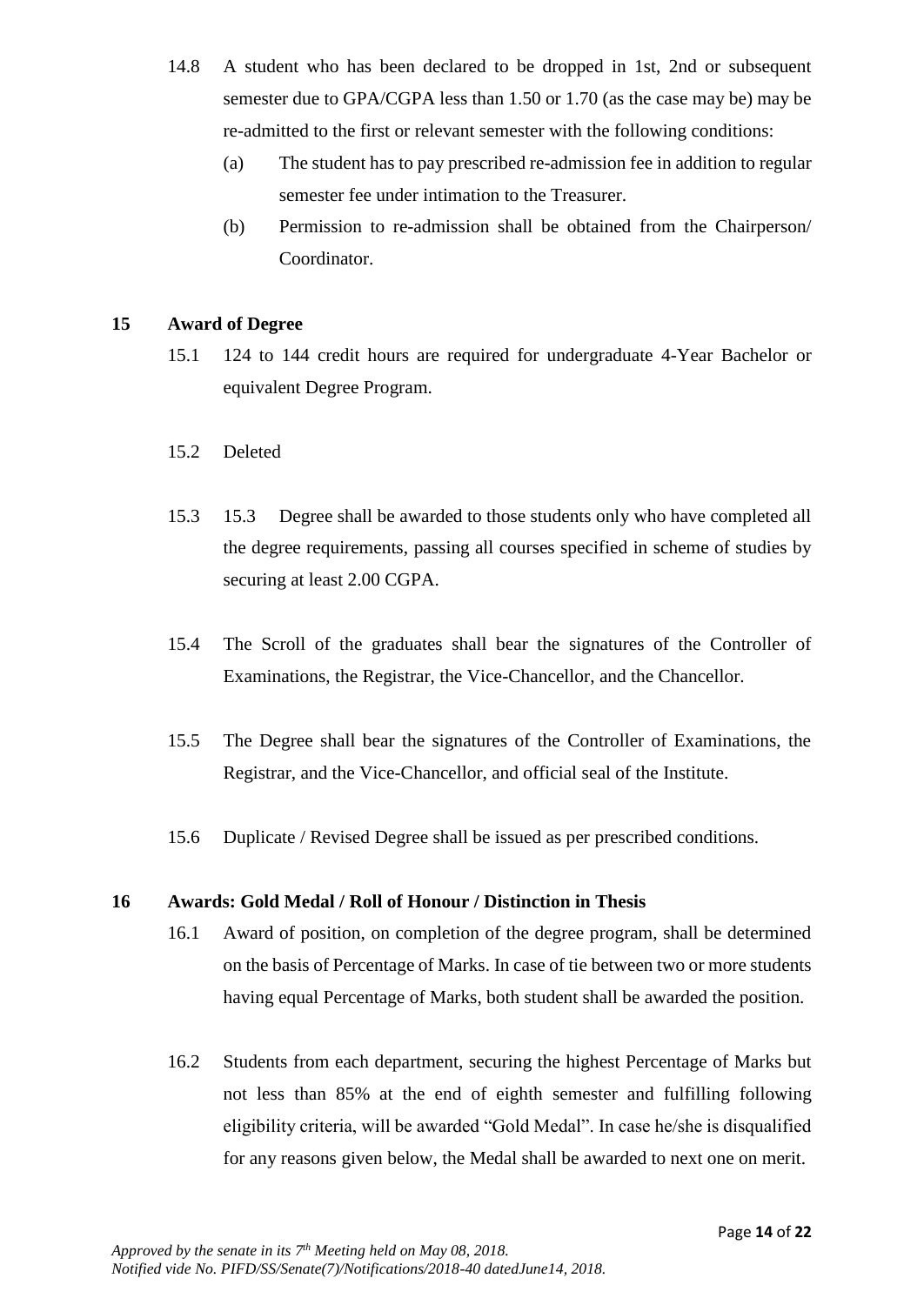- a. Student who has completed his entire studies in the Institute/College within minimum prescribed period.
- b. Student who has not repeated any course in any semester.
- c. Student who was never penalized, suspended or rusticated by the Institute/ College at any stage.
- d. Student who has an excellent behavior and attendance record.
- e. Student who is not default in payment of fees/dues at the end of the program.
- f. Student who has fulfilled all degree requirements.
- 16.3 All the students obtaining marks 80% or above shall be declared on the Honour List. The following eligibility criteria for the award of Roll of Honour shall apply:
	- a. Student who has completed his entire studies in the Institute within minimum prescribed period.
	- b. Student who has not repeated any course in any semester.
	- c. Student who was never penalized, suspended or rusticated by the Institute/ College at any stage.
	- d. Student who has an excellent behavior and attendance record.
	- e. Student who is not default in payment of fees/dues at the end of the program.
	- f. Student who has fulfilled all degree requirements.
- 16.4 All the students, securing Marks 80% or more in the Final Semester within minimum prescribed period for degree by passing all courses in first attempt, will be awarded "Distinction in Thesis" certificate. Moreover, the distinction shall be subject to good conduct and behavior of the student during his / her stay in the Institute to be certified by the concerned Dean / HOD / Course Coordinator.

## **17 Grade Improvement**

17.1 A student may repeat the course(s) during the course of study to improve the grades, if he/she secures  $\geq 1.00$  GP < 2.00 in a course(s) or obtains grade 'D', 'F' or grade 'W' in a course(s). In both the cases, student shall enroll the course(s) with the permission of the Chairperson / Coordinator of the Department in the semester in which the course(s) is being offered by paying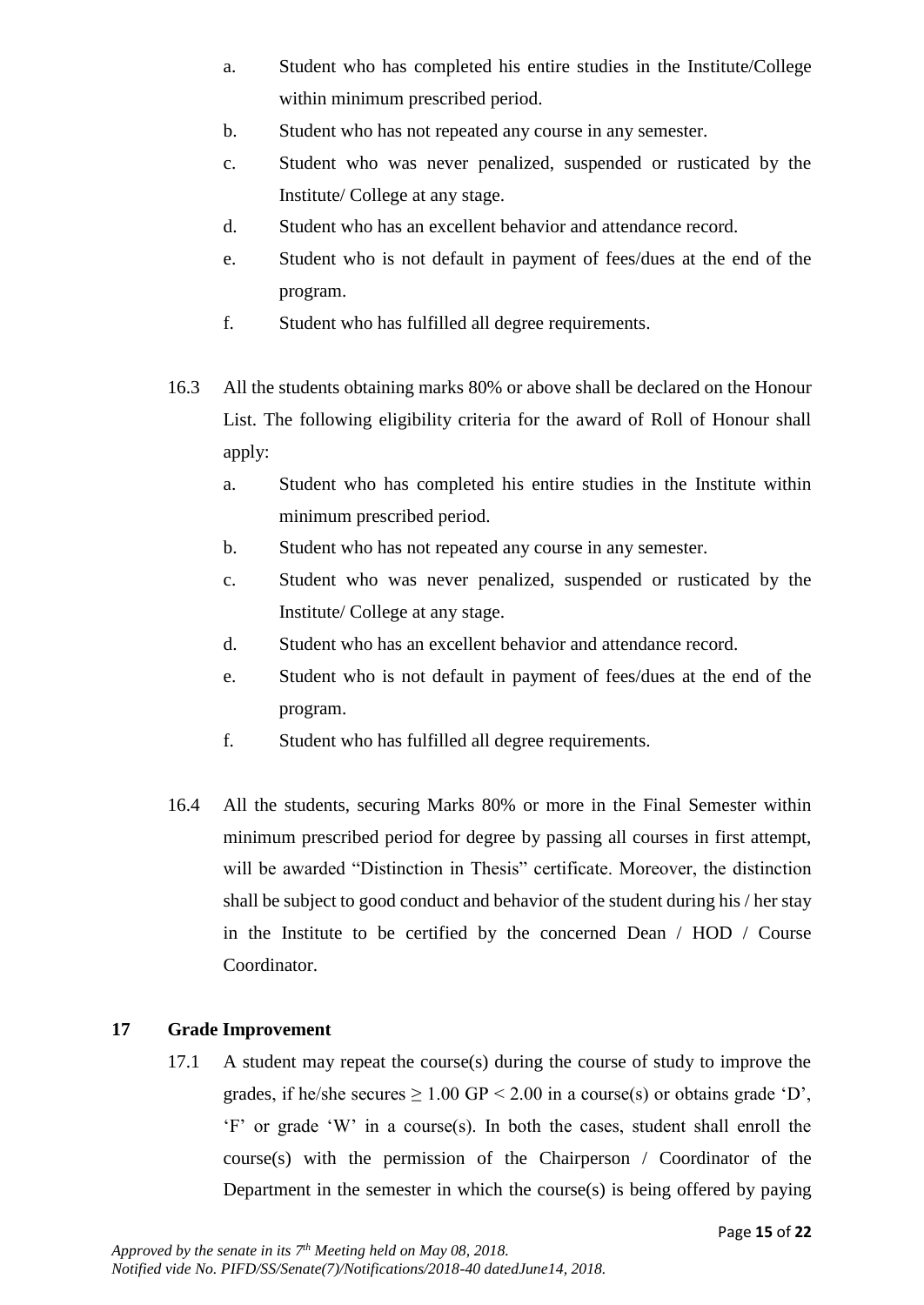the prescribed enrollment fee. A student can make attempt to improve a course to enhance his GPA / CGPA but only once. No course of an odd semester shall be allowed to enroll in even semester. Similarly, a course of even semester cannot be enrolled in odd semester. Such course(s) shall be marked under asterisk (\*) in the semester transcript. (asterisk\* will be indicated as "Improved" in the end of Transcript).

- 17.2 In case of improvement, the better grades shall be reflected on the transcript. However, such students shall not be considered eligible for a position/scholarship in the relevant examination.
- 17.3 A student who has obtained the Final / Official Transcript issued by the Controller of Examinations shall not be allowed to improve his/her grades.

#### 18 **Grading System**

- 18.1 The grading shall be done on 4.00 scale.
- 18.2 Equivalence between Letter grading and Numerical grading shall be as follows:

| <b>Marks Range</b>      | <b>Grade Point</b> | <b>Letter Grade</b> |
|-------------------------|--------------------|---------------------|
| $85 - 100$              | 4.00               | $A+$                |
| $80 - 84$               | 3.70               | $\mathbf{A}$        |
| $75 - 79$               | 3.30               | $B+$                |
| $70 - 74$               | 3.00               | B                   |
| $66 - 69$               | 2.70               | $B -$               |
| $63 - 65$               | 2.30               | $C+$                |
| $60 - 62$               | 2.00               | $\mathbf C$         |
| $56 - 59$               | 1.70               | $C -$               |
| $53 - 55$               | 1.30               | $D+$                |
| $50 - 52$               | 1.00               | D                   |
| Below 50                | 0.00               | F                   |
| Incomplete              | 0.00               | I                   |
| Withdraw                | 0.00               | W                   |
| No Grade reported       | 0.00               | $\mathbf N$         |
| <b>Transfer Credits</b> |                    | TR                  |

## **Grading Table:**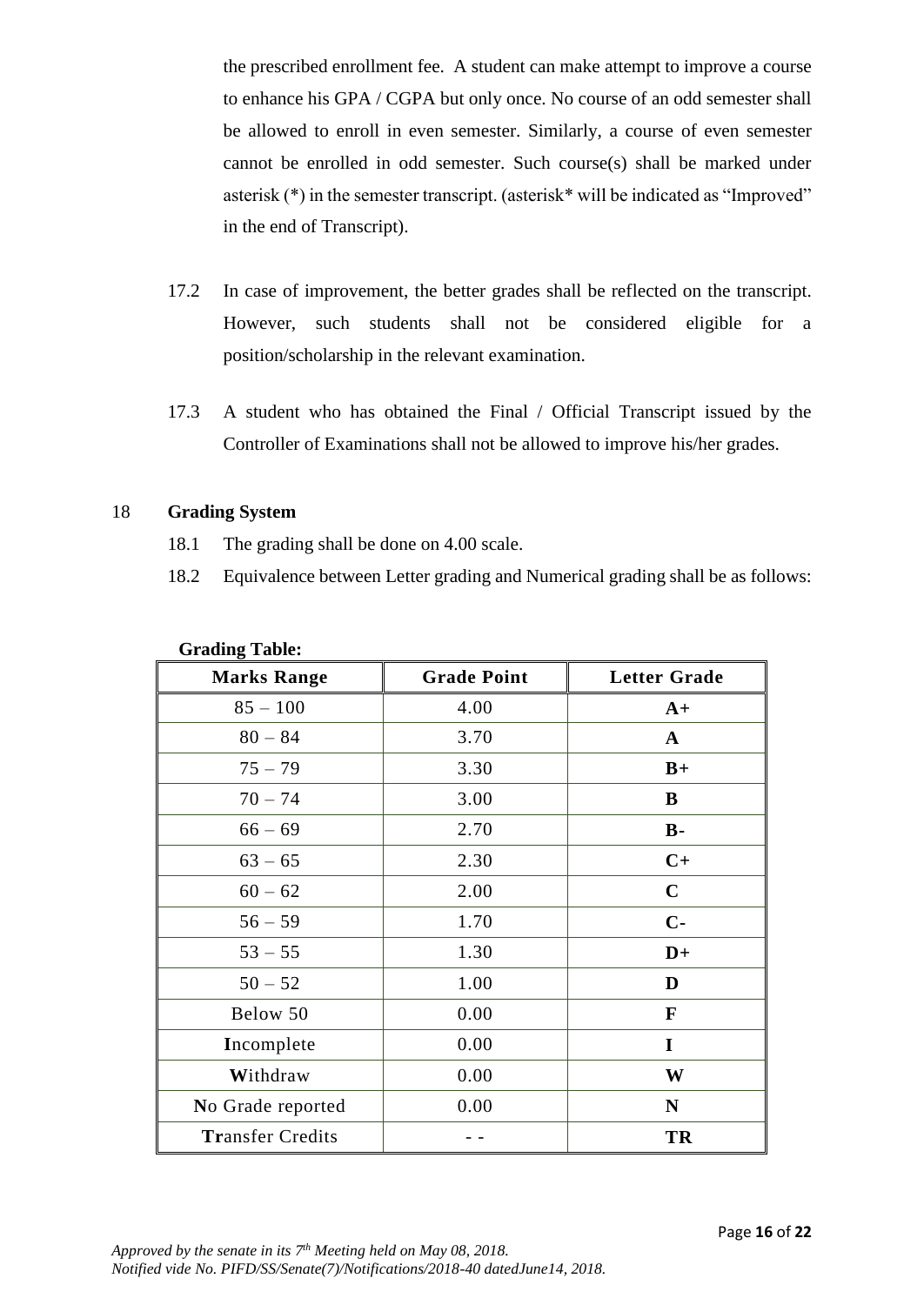| <b>Marks</b>  | Q.P. | Grade        | <b>Marks</b> | Q.P. | Grade          | <b>Marks</b> | Q.P. | Grade |
|---------------|------|--------------|--------------|------|----------------|--------------|------|-------|
| 85 &<br>above | 4.00 | $A+$         | 72           | 3.12 | B              | 59           | 1.92 | $C-$  |
| 84            | 3.94 | $\mathbf A$  | 71           | 3.06 | B              | 58           | 1.85 | $C-$  |
| 83            | 3.88 | $\mathbf{A}$ | 70           | 3.00 | B              | 57           | 1.77 | $C -$ |
| 82            | 3.82 | $\mathbf{A}$ | 69           | 2.92 | $B -$          | 56           | 1.70 | $C -$ |
| 81            | 3.76 | $\mathbf{A}$ | 68           | 2.85 | $B -$          | 55           | 1.57 | $D+$  |
| 80            | 3.70 | $\mathbf{A}$ | 67           | 2.77 | $\mathbf{B}$ - | 54           | 1.43 | $D+$  |
| 79            | 3.62 | $B+$         | 66           | 2.70 | $C+$           | 53           | 1.30 | $D+$  |
| 78            | 3.54 | $B+$         | 65           | 2.57 | $C+$           | 52           | 1.20 | D     |
| 77            | 3.46 | $B+$         | 64           | 2.43 | $C+$           | 51           | 1.10 | D     |
| 76            | 3.38 | $B+$         | 63           | 2.30 | $C+$           | 50           | 1.00 | D     |
| 75            | 3.30 | $B+$         | 62           | 2.20 | $\mathbf C$    | < 50         | 0.00 | F     |
| 74            | 3.24 | B            | 61           | 2.10 | $\mathbf C$    |              |      |       |
| 73            | 3.18 | B            | 60           | 2.00 | $\mathbf C$    |              |      |       |
|               |      |              |              |      |                |              |      |       |

The Grading Table will further be expanded to assign Quality Points to % age of marks obtained according to the following Table:

- 18.3 The Grade/Grade Point shall be assigned for each course according to Grading Table above, whereas, no letter grades shall be assigned to GPA / CGPA. GPA / CGPA shall be calculated up to two decimal places.
- 18.4 Fraction of marks obtained in a course shall be rounded to the nearest whole number. Marks of each course (Theory & Practical, separately) will be rounded once when aggregated.

If marks in decimal points are equal to / larger than 50, it will be considered as (One) Mark otherwise, Zero.

| <b>Examination</b> | <b>Marks</b> | <b>Marks Obtained</b> |
|--------------------|--------------|-----------------------|
| Sessional          | 10           | 08.30                 |
| Mid Term           | 40           | 30.60                 |
| Final Term         | 50           | 41.59                 |
| <b>Total</b>       | <b>100</b>   | 80.49                 |

Example:

The score shall be rounded to **80**.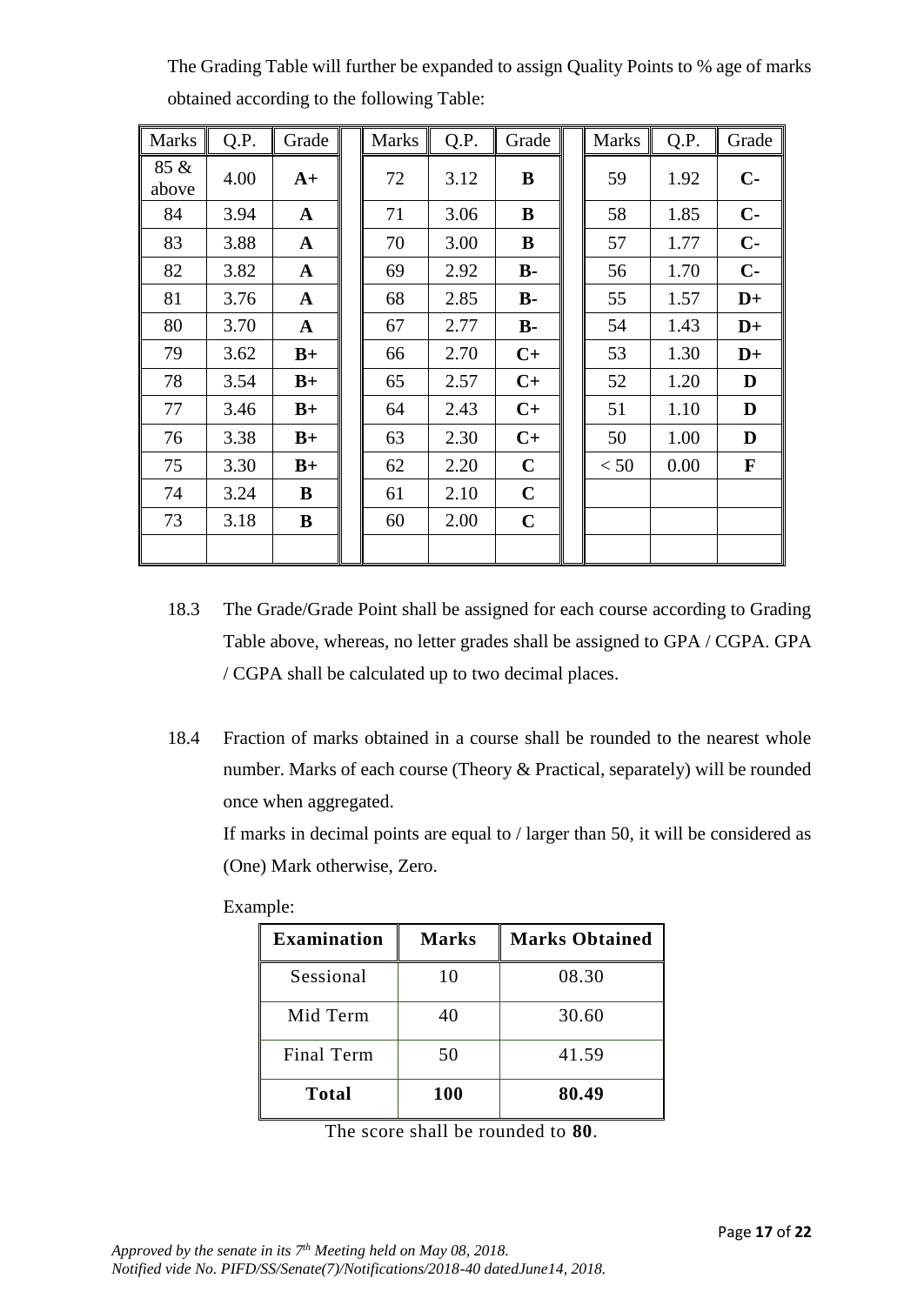| <b>Examination</b> | <b>Marks</b> | <b>Marks Obtained</b> |
|--------------------|--------------|-----------------------|
| Sessional          | 10           | 08.30                 |
| Mid Term           | 40           | 30.60                 |
| Final Term         | 50           | 41.60                 |
| <b>Total</b>       | 100          | 80.50                 |

The score shall be rounded to **81**.

18.5 In order to calculate the GPA, multiply GP with the credit hours of each course to obtain total grade points, add up to cumulative grade points and divide by the total number of credit hours to get the GPA for the semester.

∑ (GP x Credit Hours) courses of semester

 $GPA = -$ 

Total Credit Hours of a semester

*Example–I*

| Course         | Marks<br>Obtained | Grade<br>Point | Grade | Credit<br>Hours | Total GPs               |
|----------------|-------------------|----------------|-------|-----------------|-------------------------|
| C <sub>1</sub> | 87                | 4.00           | $A+$  |                 | $4.00 \times 3 = 12.00$ |
| C <sub>2</sub> | 68                | 2.85           | $B -$ | 3               | $2.85 \times 3 = 8.55$  |
| C <sub>3</sub> | 57                | 1.77           | $C-$  | 3               | $1.77 \times 3 = 5.31$  |
| C <sub>4</sub> | 78                | 3.54           | $B+$  | 3               | $3.54 \times 3 = 10.62$ |
| C <sub>5</sub> | 73                | 3.18           | B     |                 | $3.18 \times 3 = 9.54$  |
|                | <b>Total</b>      |                | 15    | 46.02           |                         |

GPA = 46.02 ÷ 15 = 3.06 *(Promoted)*

*Example–II*

| Course         | Marks<br>Obtained | Grade<br>Point | Grade | Credit<br>Hours | Total GPs               |
|----------------|-------------------|----------------|-------|-----------------|-------------------------|
| C <sub>1</sub> | 87                | 4.00           | A+    |                 | $4.00 \times 3 = 12.00$ |
| C <sub>2</sub> | 68                | 2.85           | $B -$ | 3               | $2.85 \times 3 = 8.55$  |
| C <sub>3</sub> | 57                | 1.77           | $C-$  | 3               | $1.77 \times 3 = 5.31$  |
| C <sub>4</sub> | 38                | 0.00           | F     |                 | $0.00 \times 3 = 0.00$  |
| C <sub>5</sub> | 73                | 3.18           | В     | 3               | $3.18 \times 3 = 9.54$  |
|                | <b>Total</b>      |                | 15    | 35.40           |                         |

GPA = 35.40 ÷ 15 = 2.36 *(Promoted)*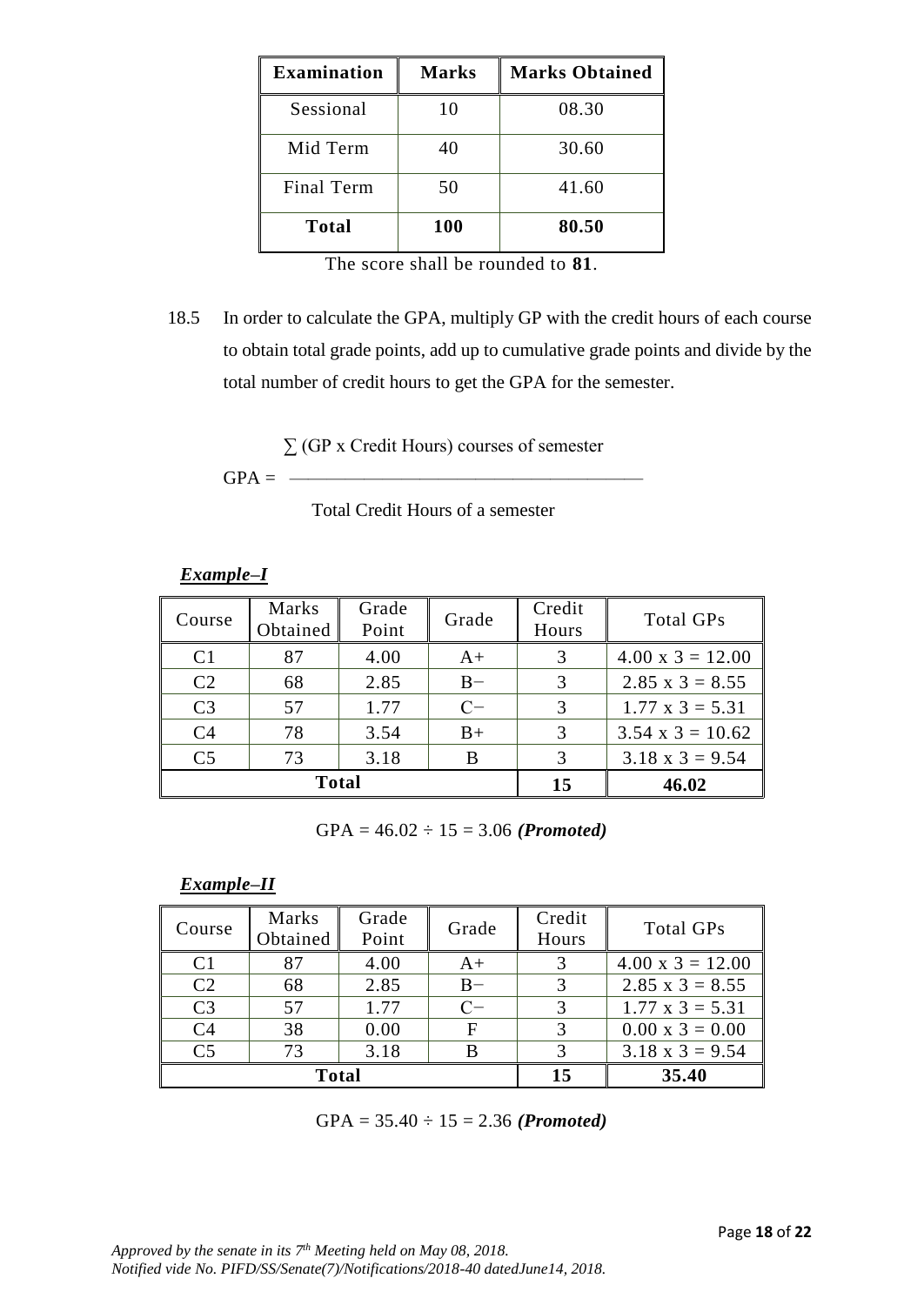*Example–III*

| Course         | Marks<br>Obtained | Grade<br>Point | Grade        | Credit<br>Hours | Total GPs              |
|----------------|-------------------|----------------|--------------|-----------------|------------------------|
| C <sub>1</sub> | 56                | 1.70           | $C-$         | 3               | $1.70 \times 3 = 5.10$ |
| C <sub>2</sub> | 65                | 2.57           | $C+$         | 3               | $2.57 \times 3 = 7.10$ |
| C <sub>3</sub> | 64                | 2.43           | $C+$         | 3               | $2.43 \times 3 = 7.29$ |
| C <sub>4</sub> | 60                | 2.00           | $\mathsf{C}$ | 3               | $2.00 \times 3 = 6.00$ |
| C <sub>5</sub> | 52                | 1.20           | D            | 3               | $1.20 \times 3 = 3.60$ |
|                | Total             | 15             | 29.70        |                 |                        |

GPA = 29.70 ÷ 15 = 1.98 *(Probation)*

*Example–IV*

| Course         | <b>Marks</b><br><b>Obtained</b>        | Grade<br>Point | Grade         | Credit<br><b>Hours</b> | <b>Total GPs</b>       |  |  |  |
|----------------|----------------------------------------|----------------|---------------|------------------------|------------------------|--|--|--|
| C <sub>1</sub> | 56                                     | 1.70           | $C-$          | 3                      | $1.70 \times 3 = 5.10$ |  |  |  |
| C <sub>2</sub> | 52                                     | 1.20           | D             | 3                      | $1.20 \times 3 = 3.60$ |  |  |  |
| C <sub>3</sub> | 50                                     | 1.00           | D             | 3                      | $1.00 \times 3 = 3.00$ |  |  |  |
| C <sub>4</sub> | 60                                     | 2.00           | $\mathcal{C}$ | $\mathcal{R}$          | $2.00 \times 3 = 6.00$ |  |  |  |
| C <sub>5</sub> | 51                                     | 1.10           | D             | $\mathcal{R}$          | $1.10 \times 3 = 3.30$ |  |  |  |
|                | Total                                  | 15             | 21.00         |                        |                        |  |  |  |
|                | $GPA = 21.00 \div 15 = 1.40$<br>(Drop) |                |               |                        |                        |  |  |  |

18.6 For calculating CGPA, after the second semester, sum total of GPs in both semesters earned in different courses multiplied by respective credit hours of the courses and divided by total numbers of credit hours.

| $CGPA =$                               | $\sum$ (GP x Credit Hours) of all courses |     |                                  |
|----------------------------------------|-------------------------------------------|-----|----------------------------------|
|                                        | <b>Total Credit Hours of all courses</b>  |     |                                  |
| <b>Example:</b>                        |                                           |     |                                  |
|                                        | Total Grade Points of 1st Semester $=$    |     | 46.02                            |
| Total Credit Hours of 1st Semester $=$ |                                           |     | 15                               |
| GPA (1st Semester) = $46.02 \div 15$   |                                           | $=$ | 3.06                             |
|                                        |                                           |     |                                  |
|                                        | Total Grade Points of 2nd Semester $=$    |     | 35.40                            |
|                                        | Total Credit Hours of 2nd Semester $=$    |     | 15                               |
|                                        | $CGPA$ (at the end of 2nd Semester) $=$   |     | $(46.02 + 35.40) \div (15 + 15)$ |
|                                        |                                           | $=$ | 81.42/30                         |
|                                        |                                           |     | 2.71                             |

Similarly, CGPA of all semesters shall be calculated.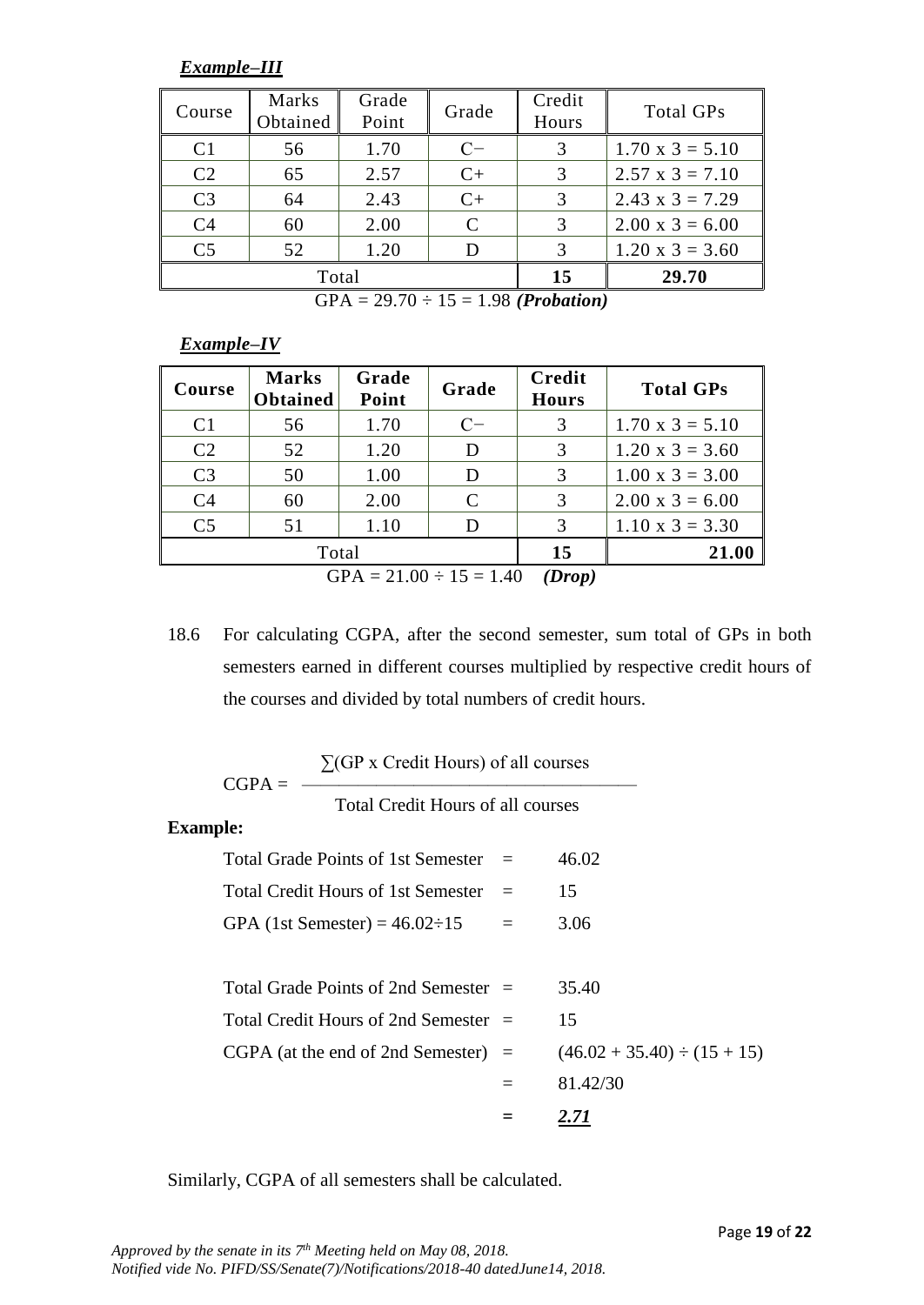## **19 Incomplete Grade**

- 19.1 A student shall be awarded incomplete grade 'I' on medical grounds or the circumstances beyond his/her control determined by the Departmental Examination Committee in the following cases:
	- (a) If a student fails to complete any assignment, test, quiz, term paper, presentation etc. assigned to him/her by the teacher for the purpose of internal assessment.
	- (b) If a student is unable to appear in a part or whole of the Mid Term or Final Term Examination of a semester.
- 19.2 The student may be allowed to appear in the Special Mid/Final Term Examination of the semester to be held by the Department before the commencement of the next semester. However, the student must have:
	- (a) fulfilled attendance requirement;
	- (b) been admitted as patient in a recognized hospital. If the student has not been hospitalized, he/she will be examined by the Institute Medical Officer.
- 19.3 The student with grade "I" in a course(s) must appear in the Special Mid / Final Term Examination before joining the next semester.
- 19.4 The student shall not seek any extension if he/she is unable to take Special Examination within the specified time limit.

## **20 Transfer of Credits / Migration**

Under extra-ordinary circumstances, the Vice-Chancellor, on the recommendations of the Chairperson/Coordinator of the Department, may allow transfer of credits of students from HEC recognized institutions to any department of the Institute and vice versa, provided that:

- 20.1 The institutions concerned agree for the transfer of credits of such a student;
- 20.2 Transfer of credits cases shall initially be scrutinized by the Department concerned. Eligible candidates must satisfy the following conditions:
	- a. A student must fulfill the required entry qualification of the program.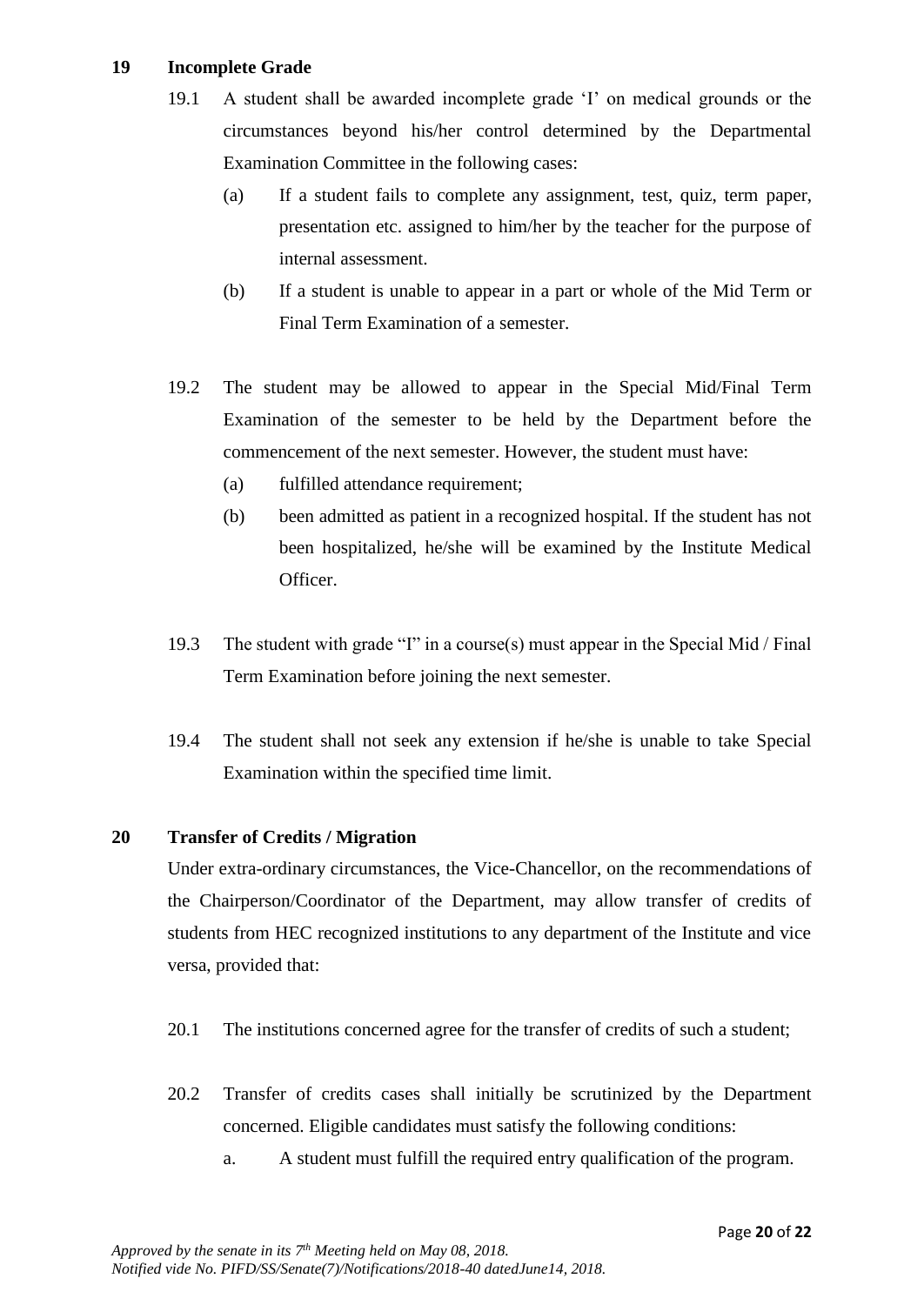- b. A student, who has been dropped out, rusticated, expelled, or whose entry in the parent institution was banned for any reason whatsoever at any time during his/her academic career, the case for transfer of credits shall not be considered.
- c. Courses with credit hours and course contents equivalent to the Department courses, shall be considered for transfer. Further, the applicant has to study and pass, if not previously did, the compulsory courses as notified in HEC approved Scheme of Studies/Curriculum.
- d. He/she passes the Departmental test for each course to be applied for transfer.
- e. Courses with less than 60% marks in the test shall not be considered for transfer of credit.
- f. Accepted courses along with their credit hours shall be displayed on the final/official transcript but their grades obtained from the parent institution will not be displayed. Such subjects will be marked as "Transferred Credits" (TR).
- g. The transferred student must study at least 50% courses of the Program at the Department to become eligible for the degree.
- h. He/she has to provide NOC from the institution from where migration is required.
- 20.3 All Institute regulations for transfer of credits shall apply.
- 20.4 Committee concerned, while recommending the admission, will also determine the timeline/date of completion of the degree program allowed.
- 20.5 A student with transferred credits shall not be eligible for an Institute Medal. Whereas, he/she may be considered for the award of "Distinction in Thesis".
- 20.6 Deleted

## **21 Time Frame for Completion of Degree Programs**

Maximum duration for the completion of various programs shall be as under:

| Program | <b>Maximum Duration</b> |  |  |
|---------|-------------------------|--|--|
| 1-Year  | Two Years               |  |  |
| 2-Year  | <b>Four Years</b>       |  |  |
| 3-Year  | <b>Five Years</b>       |  |  |
| 4-Year  | Six Years               |  |  |
| 5-Year  | Seven Years             |  |  |